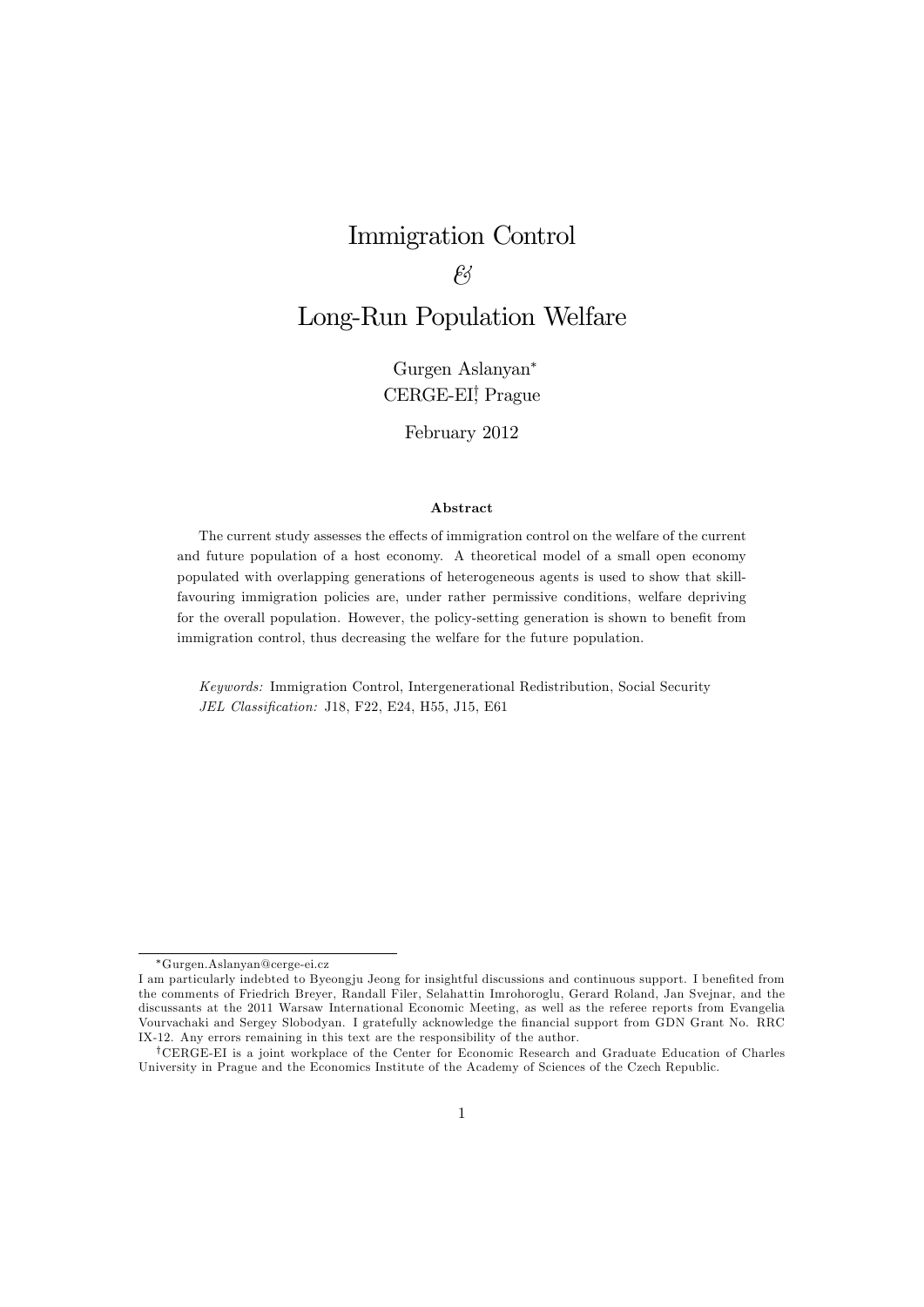## 1 Introduction

Many economies are designing (or redesigning) their national immigration policies as circumstances in the international labour markets rapidly change: Most of the developed world suffers from low fertility (that in tandem with increased longevity heavily burdens national budgets), while the labour markets in many developing economies are not able to absorb a continuously increasing population (making immigrant labour supply abundant). However, whereas most of the immigrant supply is unskilled, newly-designed immigration policies mostly favour skilled immigration, e.g. the European Blue Card Programme (Djajic, 2011).

The current paper examines preferential immigration policies, i.e. policies that favour a high share of skilled among immigrants. The effect of different immigration policies on the current and future population is studied, as immigration potentially may cause many unwanted changes in the economy, including intra- as well as inter-generational redistribution of welfare. While there is a vast literature on the impact of immigrants on the host economy (Borjas, 1994, 1999; Okkerse, 2008; and Akin, 2011, provide an excellent survey), the great majority of that work is concentrated on the instantaneous and short-term effects of those policies, ignoring the welfare of the future population.

Thus, Storesletten (2000), discussing the problem of the sustainability of the pension system with an ageing 'baby-boom generation', studies the impact of immigrants on the overall economy and advocates for a preferential immigration policy (further favouring advanced-age skilled immigrants). The results are driven by the fact that skilled immigrants with few remaining working years will contribute to the public budget the most while having the least probability for claiming benefits or fathering a 'costly' child. Lee  $\mathcal{C}$  Miller (2000) in a similar model, but with a more developed demographic side (and less developed economic side), conclude that the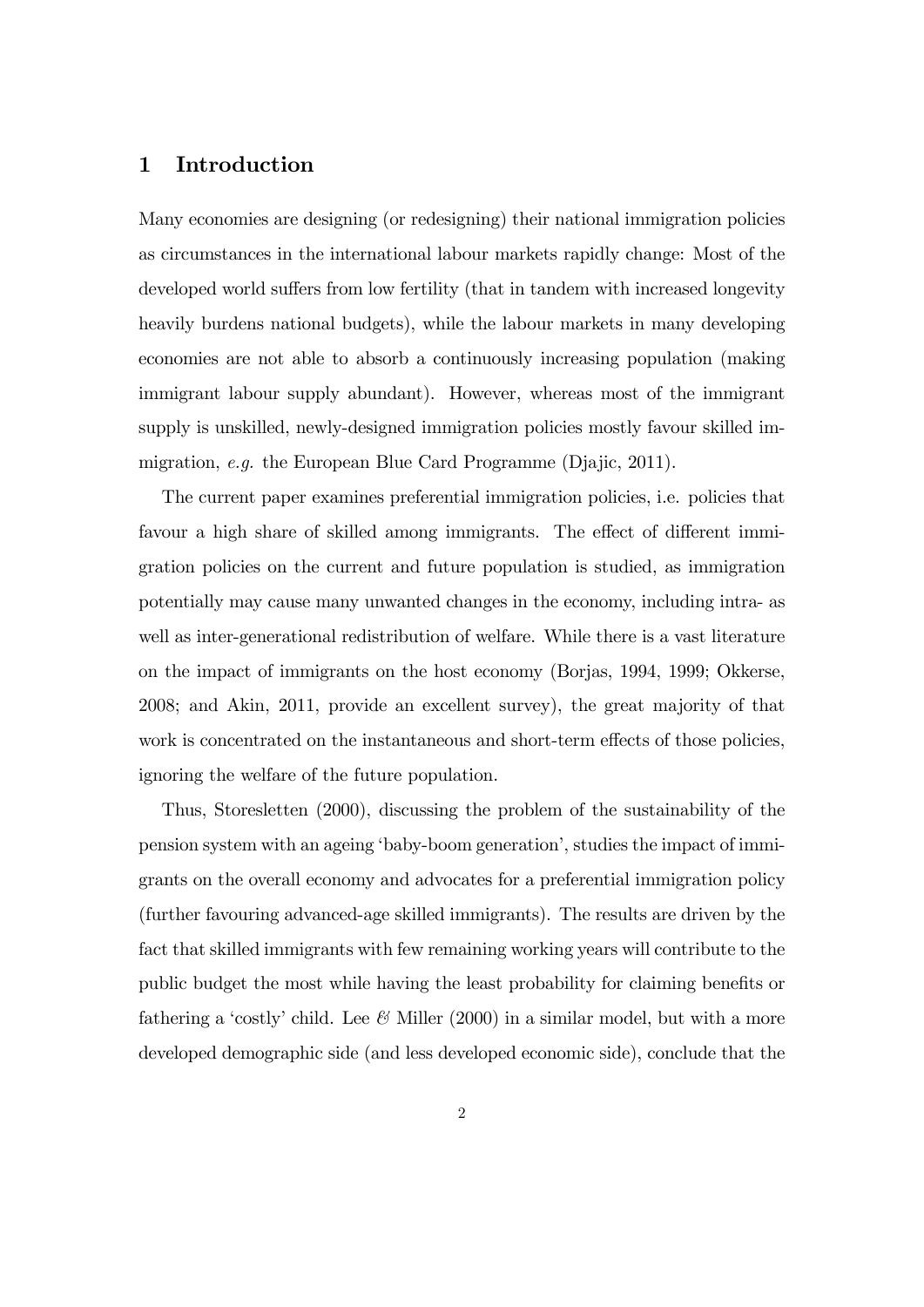preferential policies are better for social security when including the costs and benefits from the immigrants' direct descendants into the calculations. Storesletten  $(2003)$  confirmed the previous results in an open-economy environment (to simulate a typical European welfare state), vouching for preferential immigration.

In more recent work Chojnicki, Docquier  $\mathscr{C}$  Ragot (2011), in line with the literature, claim that the welfare of the concerned generations would be higher should the United States have had a more selective immigration policy. Again, their study summarises the short-term effect on the population and does not look into future welfare. Lancomba  $\mathcal{B}$  Lagos (2010) study the welfare effects of different generations in more detail in order to identify the political equilibrium in the host country and conclude that the population will vote for unskilled immigrants as almost every group is better off with this policy. However, Lancomba  $\mathscr{C}$  Lagos do not consider voting for skilled vs unskilled immigration.

Razin  $\mathscr$  Sadka (1999, 2000) are pioneers in the literature that highlight the possible benefit of unskilled immigrants to the economy. They claim that, with an infinite horizon view, even unskilled immigrants Pareto improve the welfare of a heterogeneous population (while individually burdening the welfare state). In Razin  $\mathcal{C}$  Sadka framework immigration can be understood as borrowing from the future through the pay-as-you-go (PAYG) pension system, and with the infinite horizon there is effectively no terminal point and thus none of the current or future generations will feel the burden of the migrants.

The current paper also discusses an infinite-horizon environment (as it is believed that an economy never ends). However, two different versions of the economy are studied. In one case, the multiple-tax equilibrium, the economy runs a standard unfunded pay-as-you-go public pension system where the workers in each period contribute to the system so that the pensions are fully paid and the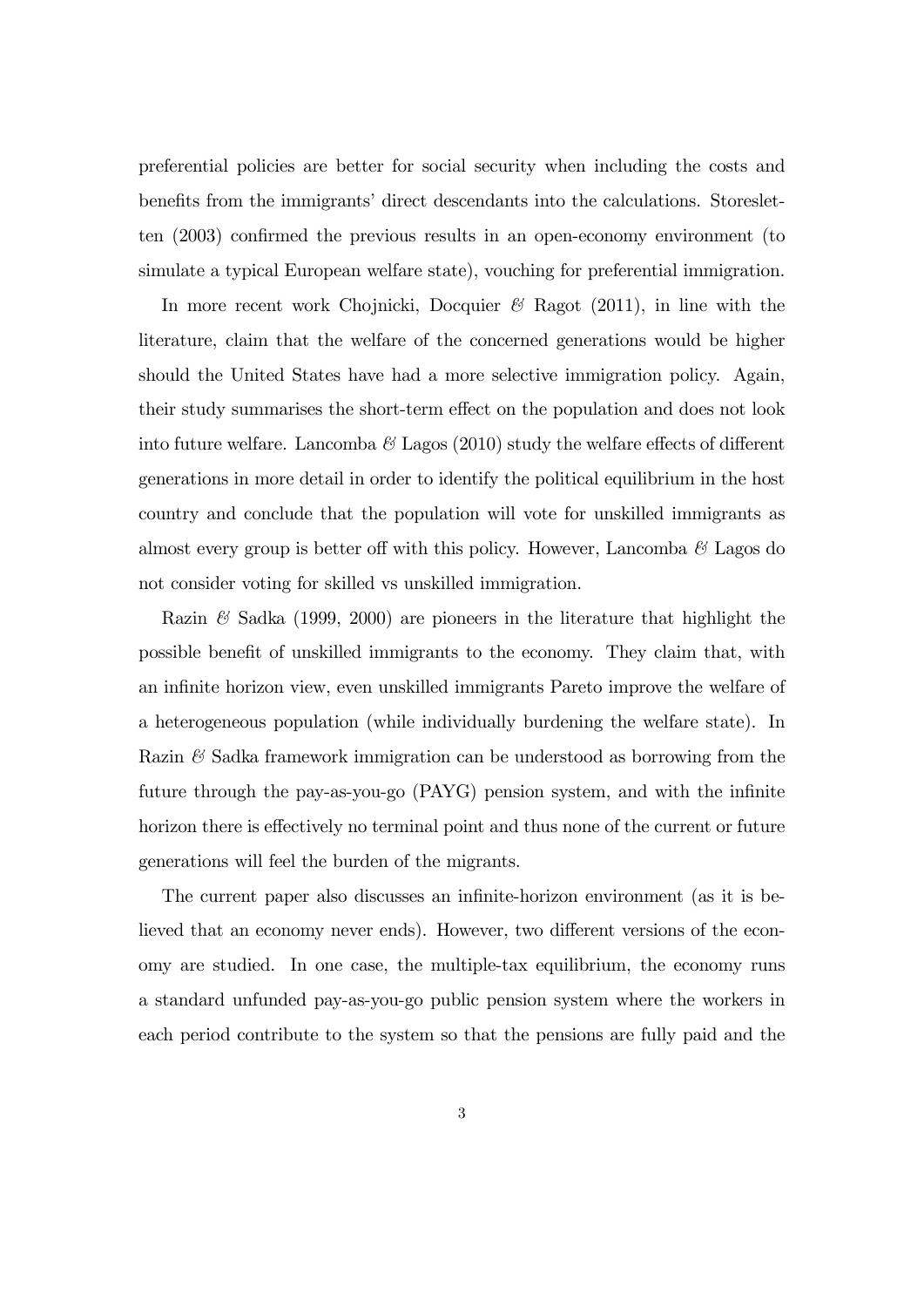system is balanced each period (i.e. a standard defined benefit PAYG system popular in Europe). Thus each period the tax rate is set separately (hence the name 'multiple-tax' equilibrium).

In the second case, the single-tax equilibrium, a hypothetical case of one tax rate for the entire history of the economy is studied. The single-tax (or non-zero debt) equilibrium is an illuminating case as an 'average' effect of immigration policy. Incontestably, the single-tax equilibrium does not fit into the customary definition of the pay-as-you-go pension system  $(e.g., Uebelmesser, 2004)$ . However, smoothing of Öscal spikes is a habitual practice worldwide (that has encouraged many researchers to consider 'single-tax' equilibrium to model social security budgets, e.g., Attanasio, Kitao & Violante, 2007; Nishiyama & Smetters, 2007). Moreover, following Breyer (1989) it is possible to show that the single-tax equilibrium corresponds to terminating the unfunded pension security system and using a single tax for financing the generated debt.

Though this paper does not explicitly consider political equilibrium, it is still assumed that voting favours a policy that enhances welfare for two cohabiting generations. Thus, in the case of single-tax equilibrium, the senescent population have no welfare changes and so if the young benefit from the preferential immigration policy then that policy will prevail (as there is no other generation participating in the hypothetical voting). As no intergenerational altruism is modelled, the effect of the immigrants on the particular period will be decisive.

Following Razin  $\mathcal{C}$  Sadka (1999) and Storesletten (2003), a small-open-economy model with a population of overlapping generation of heterogeneous agents is constructed (to simulate a typical European economy). The model is abstracted from detailed labour and other price-setting markets (as the effects of immigration on those are still to be identified in the empirical literature) in order not to bias the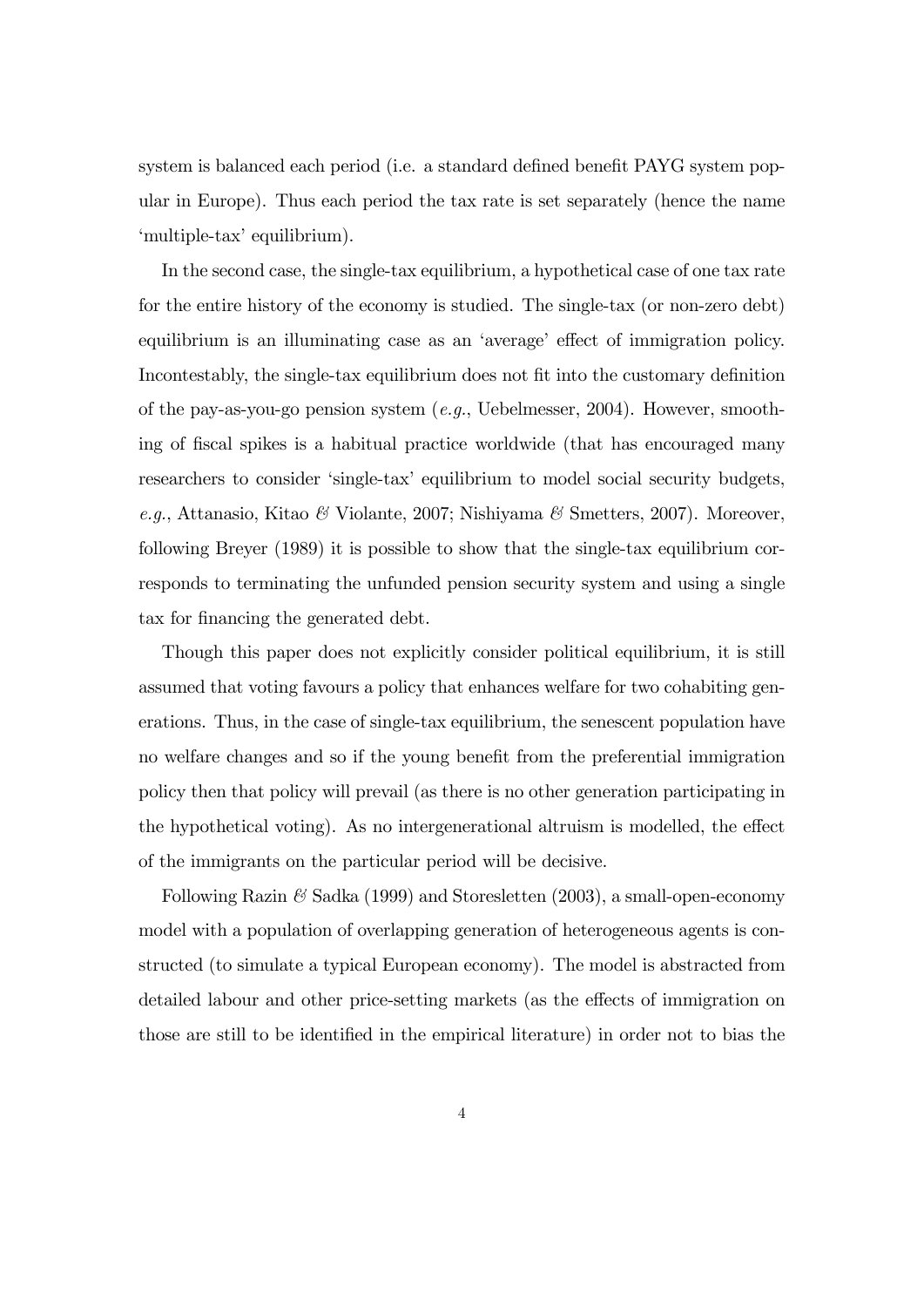results.<sup>1</sup> Hence, in the current work the effect of immigration on the population welfare is channelled through public finances.

The demographic side of the model is amply developed: Aside from the usual characteristics (age, skill group), the generation of immigrant descendants is accounted for. Krieger (2004) illustrated that some slight changes in the assimilation of immigrant descendants may cause a reversal of theoretical results. Alas, current demographic research has yet to identify the true assimilation that immigrant descendants face. For instance, Storesletten  $(2000)$  and Razin  $\mathscr$  Sadka  $(1999)$ assume that second-generation immigrants are identical to natives. Lee  $\mathcal{C}$  Miller (2000) claim that second-generation immigrants still inherit half of their ancestors' characteristics (though the third generation is identical to the natives). In an empirical study Milewski  $(2010)$  identifies a set of variables that explains the assimilation to some extent. The current paper takes a neutral stance on the issue and discusses two possible extremes of assimilation, full assimilation and no assimilation, and another illustrative intermediate, bearing in mind that neither of those plausibly describes the true assimilation path.<sup>2</sup> Each case of assimilation is separately studied under each of the equilibria.

In the next section the model is presented. Section 3 discusses the results, and

#### section 4 concludes.

<sup>&</sup>lt;sup>1</sup>In theory, results depend whether capital, skilled labour, and unskilled labour are used as substitutes or complements in production as well as how unemployment is introduced in the country. Thus, Razin  $\mathcal{C}$  Sadka (2000) repeated their experiment (Razin & Sadka, 1999) in a closed-economy framework, and reported some welfare redistribution in the host economy due to the distortions in the capital-labour ratio. Schou (2006) discusses a semiopen economy, where the labour market was only closed, and the immigrant and natives are perfect substitutes. Schou also reports unwanted welfare redistribution. Kemnitz (2003) works out the theoretical counterpart of Razin & Sadka (1999) with unemployment, and again claims some unwanted welfare redistribution in case immigrants disturb the native employment. Alas, the empirical literature is inconclusive on the particulars of the effect of unskilled immigration, and no firm consensus has yet been reached. Thus, Card (2005) argues that evidence for immigrants harming unskilled natives is scant. In a survey article Okkerse (2008) concludes that the literature has failed to establish a firm relationship between immigration and unemployment, and that new labourers can be absorbed into an economy without damaging the labour market position of residents. Furthermore, some recent empirical literature reveals positive indirect effects of immigration on the local population: Hence, Cortes (2008) shows the benefit of unskilled immigration through instantaneous effect on prices. Furtado  $\mathscr B$  Hock (2010) highlighted the role of unskilled immigrants on the work-fertility tradeoffs for local skilled females.

 $2<sup>2</sup>$ However, the true assimilation should be nested somewhere between the two extremes. The results are robust to both of the cases.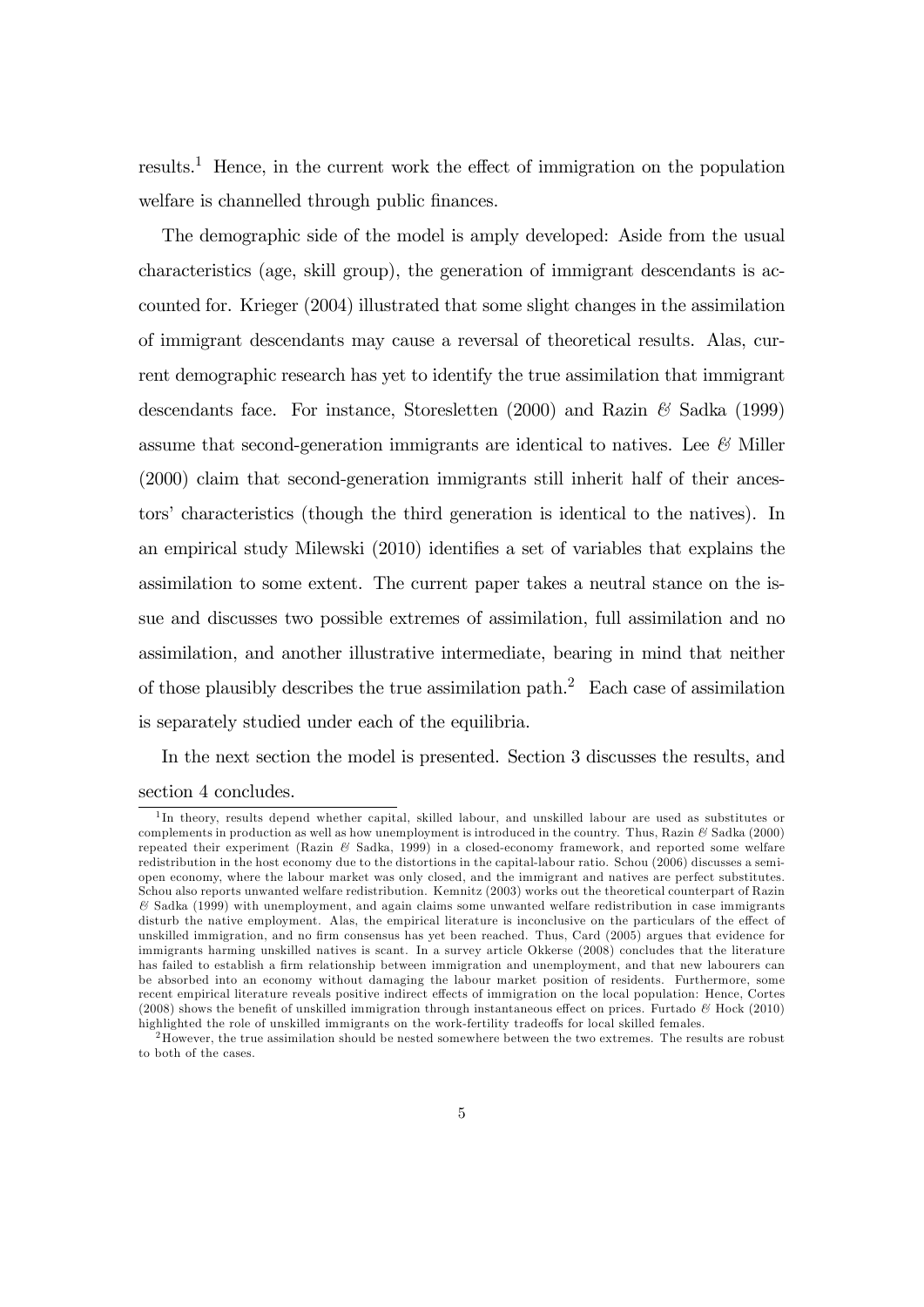# 2 The Economic Environment

A small-open-economy environment is used. The model implicitly assumes the existence of a firm that locally hires all the available labour. No financial institution is modelled: Savings and borrowings are made based on constant (world) prices. Explicitly the model is populated by heterogeneous agents and a government that manages the social security budget.

#### 2.1 Population

The population differ in age (young,  $i = 0$ , and senescent,  $i = 1$ ), in skill level (skilled,  $s = 1$ , and unskilled,  $s = 0$ ) and number of previous generations in the economy. Immigrants,  $m$ , are introduced to the economy while young and are considered the first generation in the economy,  $g = 1$ . Descendants of immigrant dynasties can be of any generation,  $g = 2, 3, \dots$ , and the natives, n, belong to dynasties  $(g = \infty)$  present in the economy at time  $t = 0$ .

While the share of skilled among immigrants,  $\lambda \in (0,1)$ , is a 'choice variable' for the government, the locals  $(l,$  descendants of native and immigrant dynasties) are born skilled with some probability: The share of skilled among descendants of native dynasties is  $\theta \in (0, 1)$ , and the share of skilled among immigrant dynasties is either  $\lambda$  or  $\theta$  depending on the assimilation process.<sup>3</sup> (For notation also  $\gamma(s, g)$ ) will be used as the probability for generation q agent having skill level  $s$ .)

In the labour market the skill level directly translates into efficiency level,  $\varepsilon(s)$ . The skill level also co-determines, together with generational background, the fertility rate  $\varphi(s, g)$  of the agents. Natives, for the sake of simplicity, are assumed to

<sup>&</sup>lt;sup>3</sup>The immigrant dynasties will either assimilate fully and have the skill distribution of the natives,  $\theta$ , or fully inherit the ancestral skill distribution (with  $\lambda$  as the share of skilled and  $(1 - \lambda)$  as the share of unskilled). The skill distribution is commonly believed (e.g. Card  $\mathcal C$  Rothstein, 2007; Heath, Rothon  $\mathcal C$  Kilpi, 2008) to be between the two, but for the sake of analytic simplicity only the extreme cases are considered.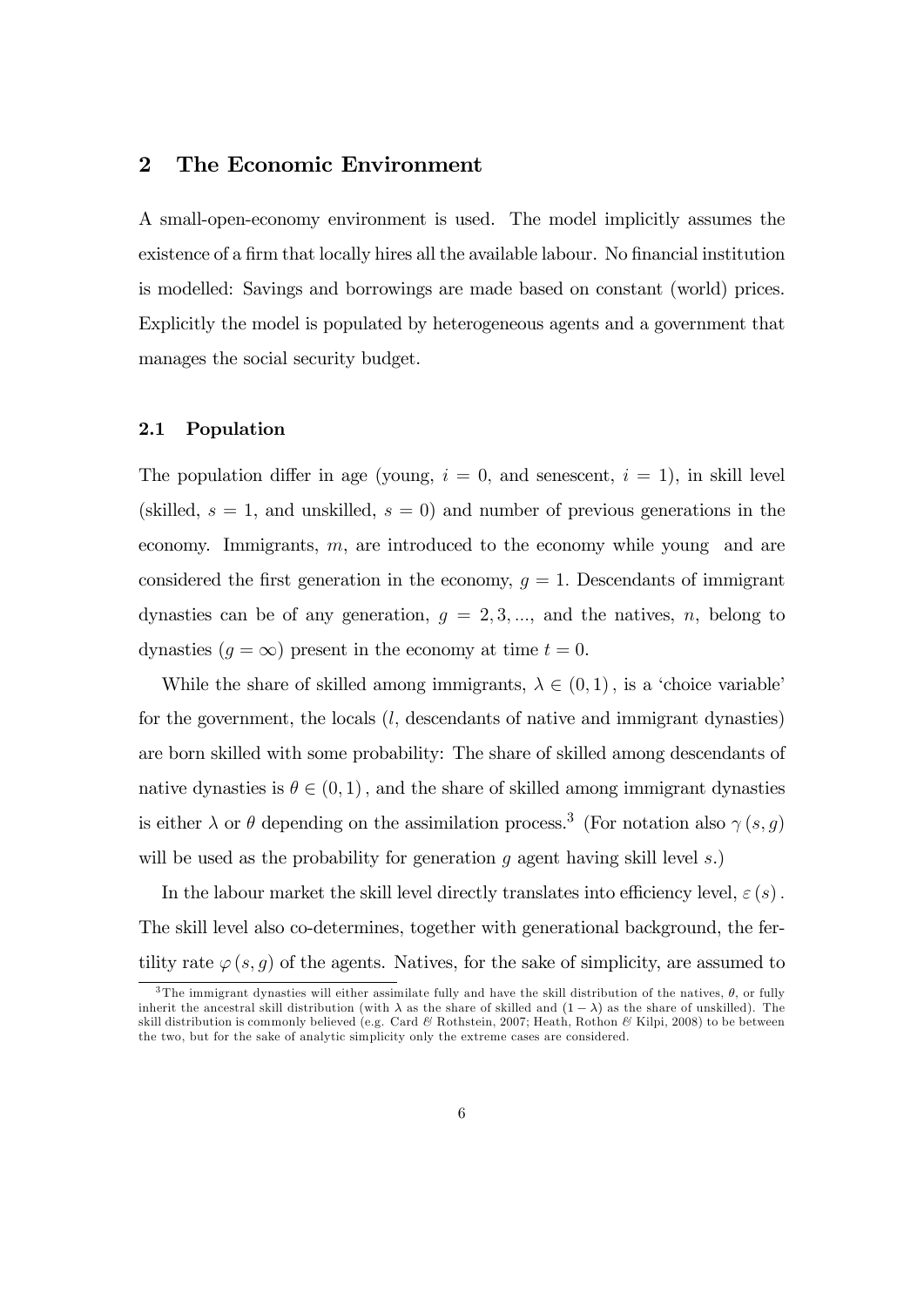reproduce with unite fertility.<sup>4</sup> Thus, if  $\mu_t(i, s, g)$  is defined as a measure on type  $(i, s, g)$  agents, the introduction of the new generation of (type s) natives can be presented as:

$$
\mu_{t+1}(0, s, 0) = \gamma(s, 0) \sum_{s'} \mu_t(0, s', 0)
$$
\n(1)

and the introduction of the immigrant dynasty descendants as:

$$
\mu_{t+1}(0, s, g+1) = \gamma(s, g+1) \sum_{s'} \mu_t(0, s', g) \cdot \varphi(s', g)
$$
 (2)

The size and quality of the first generation immigrants is a government policy:

$$
\mu_t(0, s, 1) = \gamma(s, 1) \cdot \psi \sum_{g \neq 1} \sum_{s'} \mu_t(0, s', g)
$$
\n(3)

where  $\psi$  is the size of the immigrant population compared to the local-born population. The government chooses not only the size of the group but also the share of skilled among the immigrants:  $\lambda = \gamma(1, 1)$ .

Each agent stays in the model for two periods (except the initial senescent population,  $\mu_0(1, s, n)$ , that are present only for the second period of their lives), viz. individual ageing is deterministic:

$$
\mu_{t+1}(1,s,g) = \mu_t(0,s,g) \tag{4}
$$

i.e., everybody ages, stays in senescence for one period and leaves the model afterwards (also no return migration is allowed).

An individual agent maximises lifetime utility, which is derived from consumption in both periods:

$$
U(c_t^t, c_{t+1}^t) = v(c_t^t) + \beta v(c_{t+1}^t)
$$
\n(5)

<sup>&</sup>lt;sup>4</sup>The constant population, though very optimistic for ageing societies, already makes unfunded pension systems costly for the participating population. Principally, welfare losses arise once the sum of the growth rates for the real wage and population is less than the real interest rate (Aaron, 1966).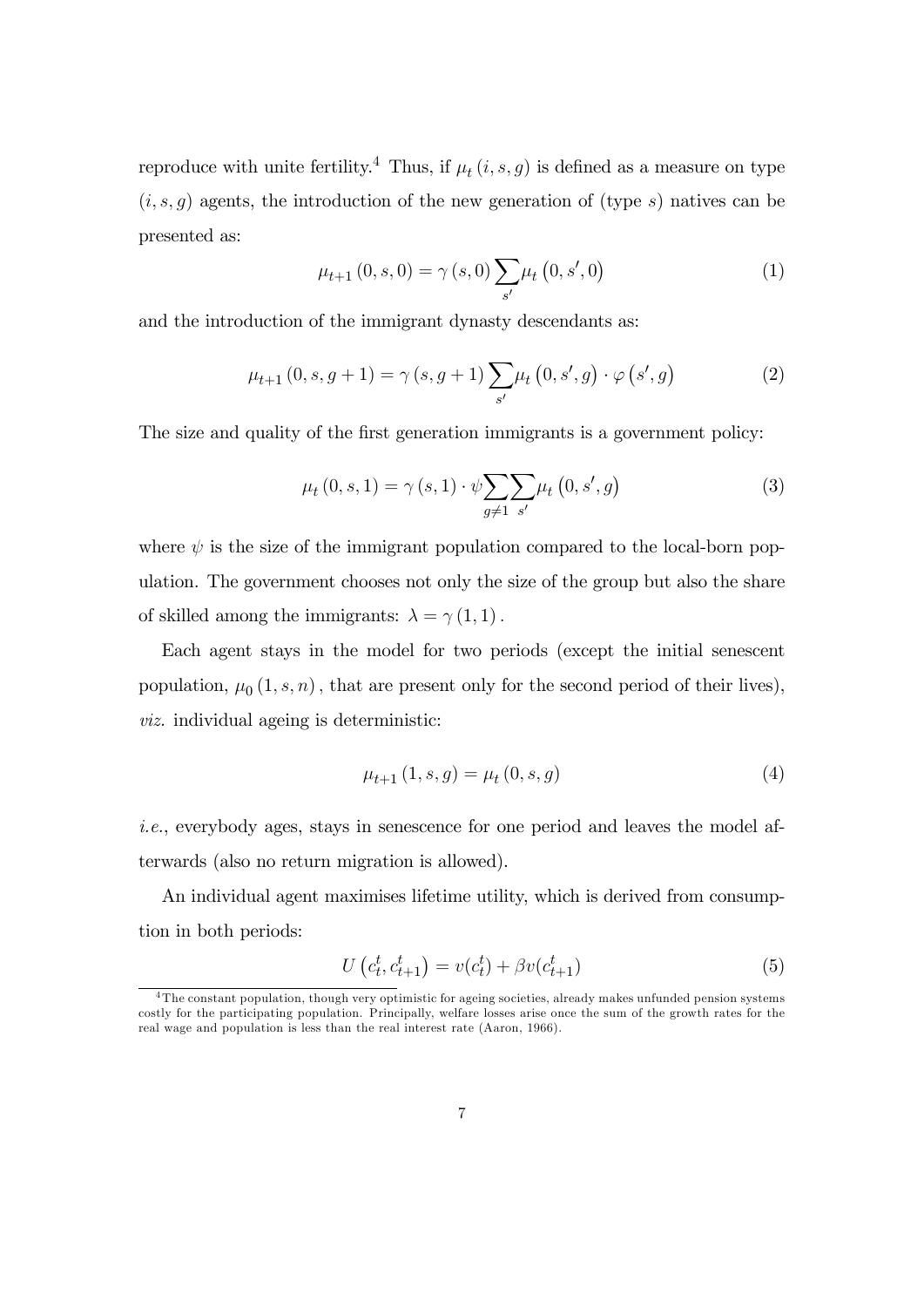where  $c_j^i$  is the consumption of an agent born at time *i* during time *j*;  $U(\cdot, \cdot)$  is a time-separable utility function with  $\beta \in (0,1)$  being the time-discount coefficient and  $v(\cdot)$  being a continuous, twice continuously differentiable, strictly increasing, strictly concave function that satisfies the Inada conditions.<sup>5</sup> To finance consumption an agent uses labour income net of taxes and savings in the first period, and in the second period savings and social security benefits are used. Thus, at time  $t$ a  $(0, s, g)$  type agent faces the following budget constraints:

$$
c_t^t + a_t \leq w\varepsilon(s) \left(1 - \tau_t\right) \tag{6}
$$

$$
c_{t+1}^t \le \rho w \varepsilon(s) + a_t(1+r) \tag{7}
$$

where  $a_t$  is the savings,  $\tau_t$  is the tax rate, and  $\rho$  is the pension replacement rate<sup>6</sup>. The agent's efficiency is  $\varepsilon_s = \varepsilon(1)$  and  $\varepsilon_u = \varepsilon(0)$ .

### 2.2 Government

The government regulates immigration (as presented in eq. (3)) and implements the fiscal constitution: The fiscal constitution includes taxation, pension benefits and sustainability of public debt (if it exists), and can be presented as:

$$
\sum_{s,g} \rho w \varepsilon(s) \mu_t(1,s,g) + B_t(1+r) = \sum_{s,g} \tau_t w \varepsilon(s) \mu_t(0,s,g) + B_{t+1}
$$
 (8)

and

$$
\lim_{t \to \infty} B_t \cdot (1+r)^{-t} = 0 \tag{9}
$$

$$
U(c_t^t, c_{t+1}^t, n_t, n_{t+1}) = \sum \beta^i \frac{\left[ \left( c_{t+i}^t \right)^{\alpha} (n_{t+i})^{\gamma} \right]^{1-\delta}}{1-\delta}
$$

 $5$ Leisure is not considered in the utility function for notational simplicity: All of the following results hold with the conventional time-separable, CRRA utility function:

and the budget constraint  $(6)-(7)$ : The agent's decision on leisure depends not on other (own or government) policy variables, only on parameters and interest rate.

 $6$ This specification follows Bismarckian social security system that allows intergenerational redistribution and excludes intragenerational redistribution.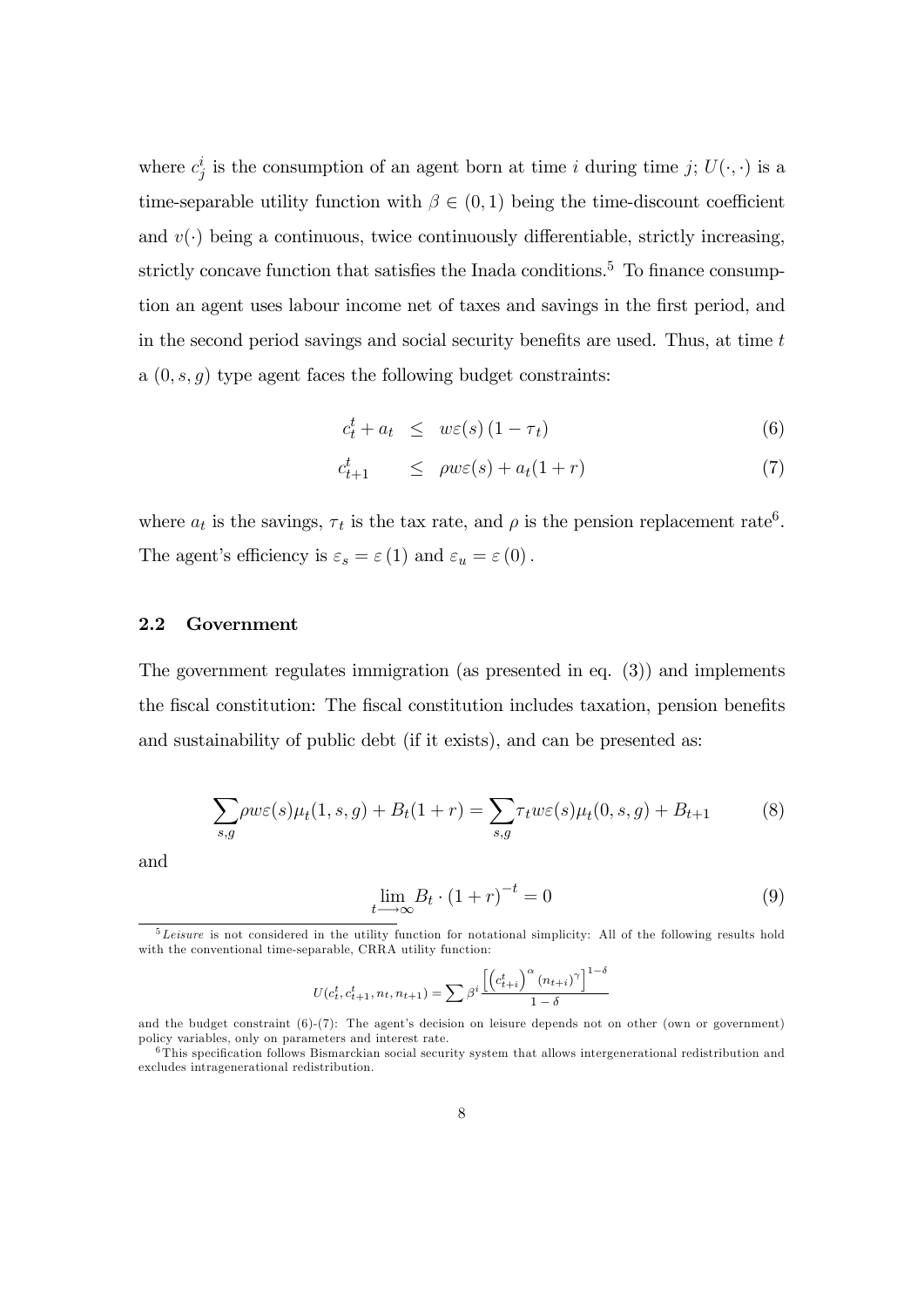where  $B_t$  is the debt at year t (a borrowing from time  $t-1$  due at time t). Equation (8) is a general dynamic budget constraint that allows for periodically balanced unfunded pay-as-you-go (PAYG, in case  $B_t = 0$  for any t) as well as dynamically balanced social security. If the dynamically balanced system is used (*i.e.* non-zero public debt is allowed,  $B_t \neq 0$  for some t), then equation (8) needs to be augmented by the condition presented in (9) for sustainability.

#### 2.3 Equilibrium and Welfare Measure

The economy starts with an established social security system and no immigration policy. Starting with the Örst period immigrants are invited in and the government manages the social security budget (taking into consideration the new demographic changes).

**Definition 1** Given the (world) prices for labour and capital, w and r, the replacement rate for public pension  $\rho$ , the rate of time preference  $\beta$ , skill and fertility rates  $\varepsilon_s$  and  $\varphi_{a,s}$ , skill distribution  $\gamma_{s,a}$ , the initial value of public debt,  $B_0$ , and the size of the immigrant population compared to the native population  $\psi$ , the equilibrium in the economy is an allocation  $\left\{c_0^1; \left\{c_t^t, c_{t+1}^t, a_t, \mu_t (i, s, g), \tau_t, B_t\right\}_{s=0,1; g=1,2...}^{i=0,1; t=1,2...}\right\}$ , such that the initial (time  $t = 0$ ) senescent agents consume their savings and pension benefits, households optimise (5)-(7), the government budget (8)-(9) is balanced and sustainable, and the population evolves according to  $(1)-(4)$ .

This definition allows infinitely many equilibria depending on the combination of tax rate and size of the public debt in each period. Thus, a further refinement (based on the variability of the tax rate) shall be used to restrict the equilibria to only two types: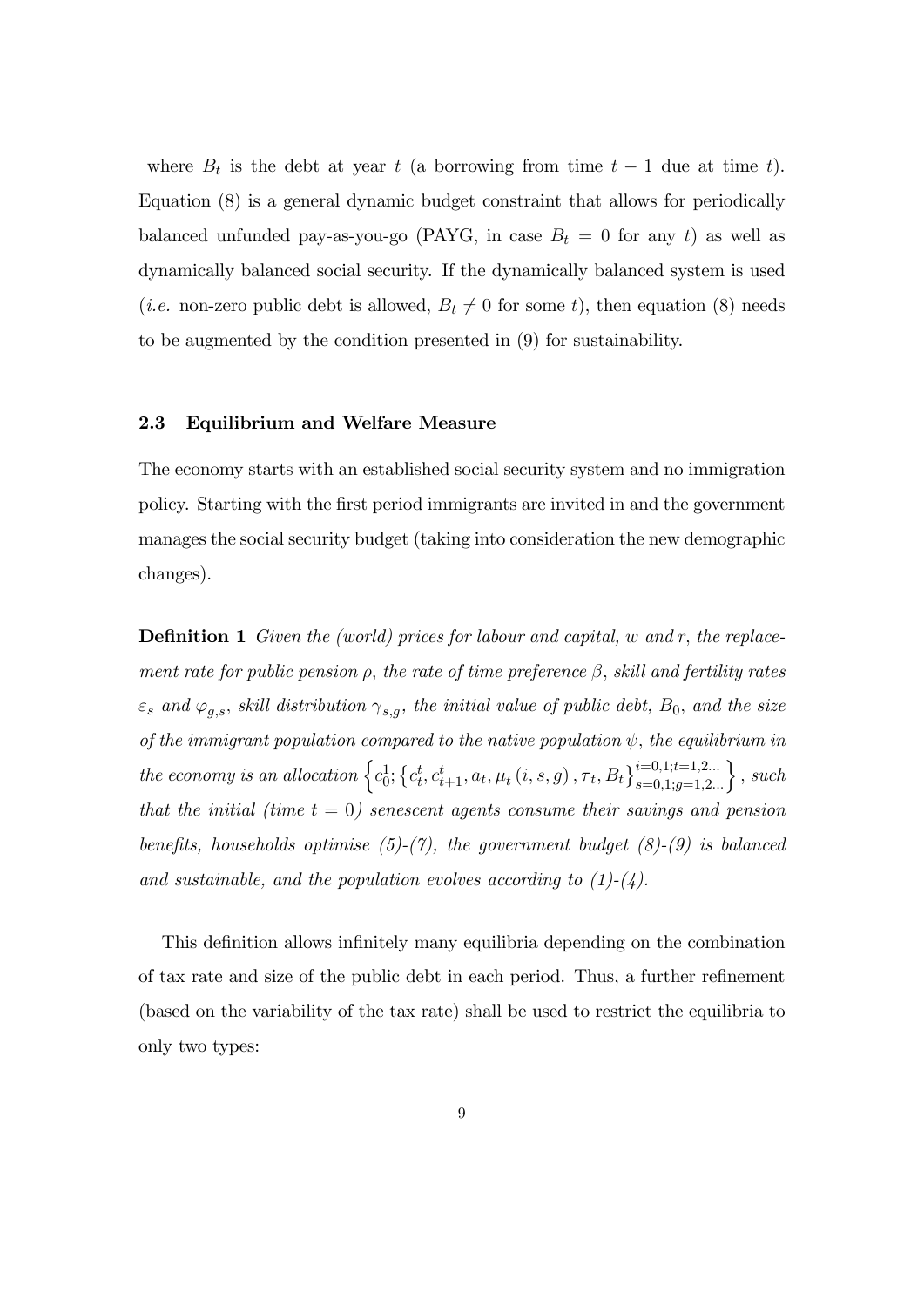**Definition 2** A single-tax (or non-zero debt) equilibrium is an equilibrium (as given in Definition 1) with a common tax rate set for all cohorts  $t > 0$ 

$$
\tau_t = \bar{\tau} \tag{10}
$$

while the public debt varies accordingly to satisfy  $(8)-(9)$ .

**Definition 3** A multiple-tax (or zero debt) equilibrium is an equilibrium (as given in Definition 1) where the tax rate is set so that the contributions are equal to the pension benefits in each period, and thus the government never borrows or saves, *i.e.*  $B_t = 0$  for any t.

In equilibrium the agents maximise their lifetime utility given the prices, tax rates, and pension replacement. Over the types of equilibria none of the mentioned varies but the tax rate. Thus<sup>7</sup>, the product of the pension replacement rate and the reciprocal of the tax rate shall be considered the measure of welfare:

$$
W_t = \frac{\rho}{\tau_t} \tag{11}
$$

Thence, while in the case of the multiple-tax equilibrium the welfare of (each agent in) the different cohorts will differ, in the case of the single-tax equilibrium one measure  $W_{STE}$  represents all the agents at once (with the exception of the initial (time  $t = 0$ ) senescent agents whose welfare is unaltered in any discussed equilibria).

### 2.4 Assimilation Dynamics

In equilibrium the government sets a tax rate, based on the size of the effective labour force (the base for the contributions and the next period pension claims),

<sup>&</sup>lt;sup>7</sup>The first order conditions of the optimisation problem  $(5)-(7)$  give implicit functions of consumption in both life-periods depending inversely on  $\tau_t$  :  $c_t^t = c_t^t(\tau_t)$  and  $c_{t+1}^t = c_{t+1}^t(\tau_t)$ . On the other hand  $U(c_t^t, c_{t+1}^t)$  is strictly increasing in both arguments and thus is strictly decreasing in  $\tau_t$ .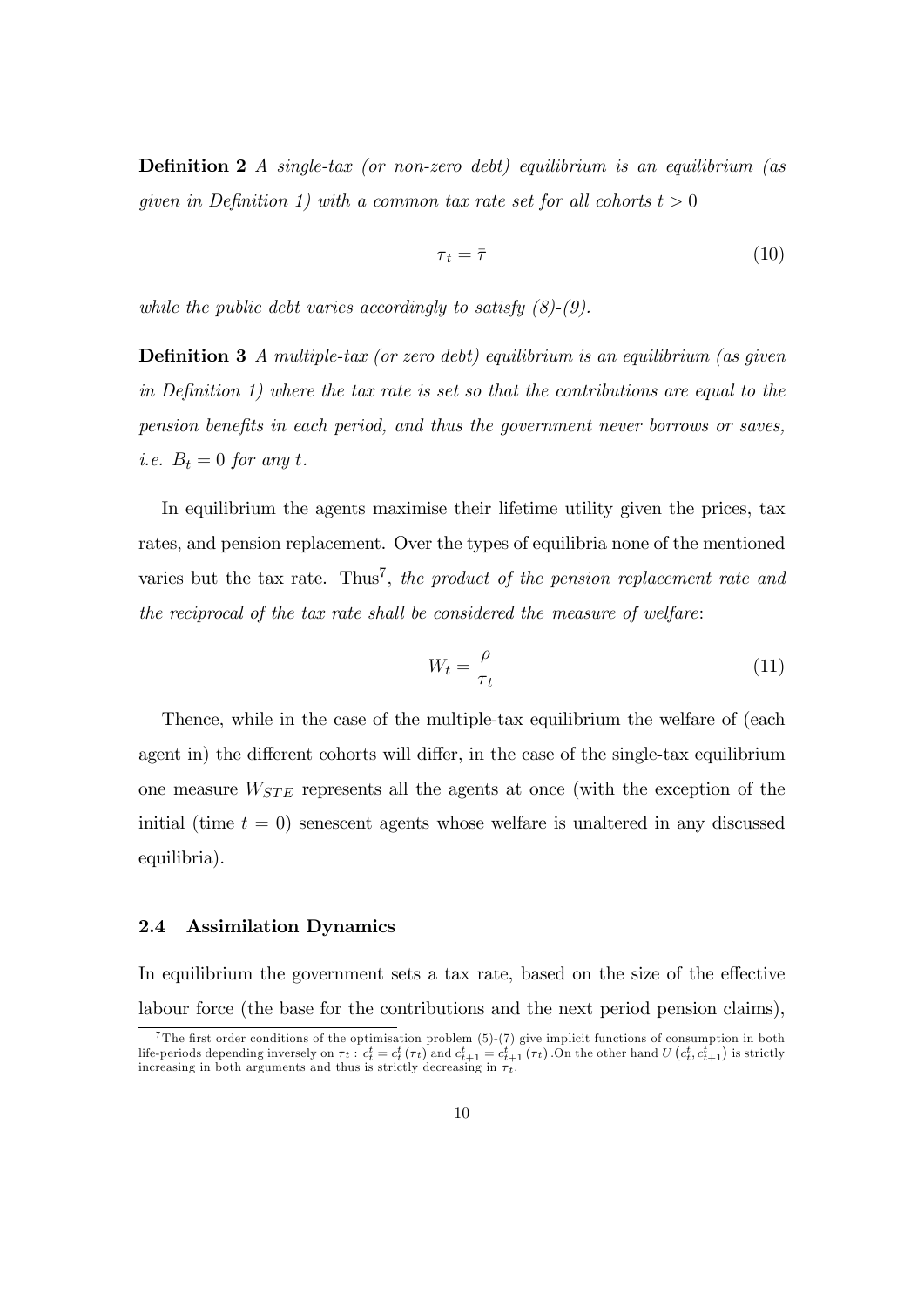to balance the budget  $(8)-(9)$ . The size of the effective labour force depends on the absolute size of the population and their average efficiency:

$$
N_t = \sum_{s,g} \varepsilon(s) \mu_t(0, s, g) \tag{12}
$$

At the start of the economy half of the native population is young (age  $i = 0$ ), and the other half in senescence (age  $i = 1$ ). Thus the effective labour force at time  $t = 0$  is

$$
N_o = \mathcal{L} \left( \theta \varepsilon_s + (1 - \theta) \varepsilon_u \right) = \mathcal{L} E_\theta \tag{13}
$$

where  $\mathcal L$  is exactly half of the total population in the country, and  $E_\theta$  is the average efficiency of a native worker. In period  $t = 1$  the government allows migrants to enter. Migrants immediately start participating in the local labour market and the social security system (by contributions first and then pension claims one period later). The government chooses the size of the immigrant group (relative to the local-born population,  $\psi$  and the size of the skilled among migrants,  $\lambda$ , so that the average efficiency among immigrants is

$$
E_{\lambda} = \lambda \varepsilon_s + (1 - \lambda) \varepsilon_u \tag{14}
$$

and the working age population at time  $t = 1$  is

$$
N_1 = \mathcal{L} \left( E_\theta + \psi E_\lambda \right) \tag{15}
$$

From the second period on, the descendants of the immigrants enter the labour force and the effective labour force changes depending on their assimilation pattern. Thus the three cases are discussed.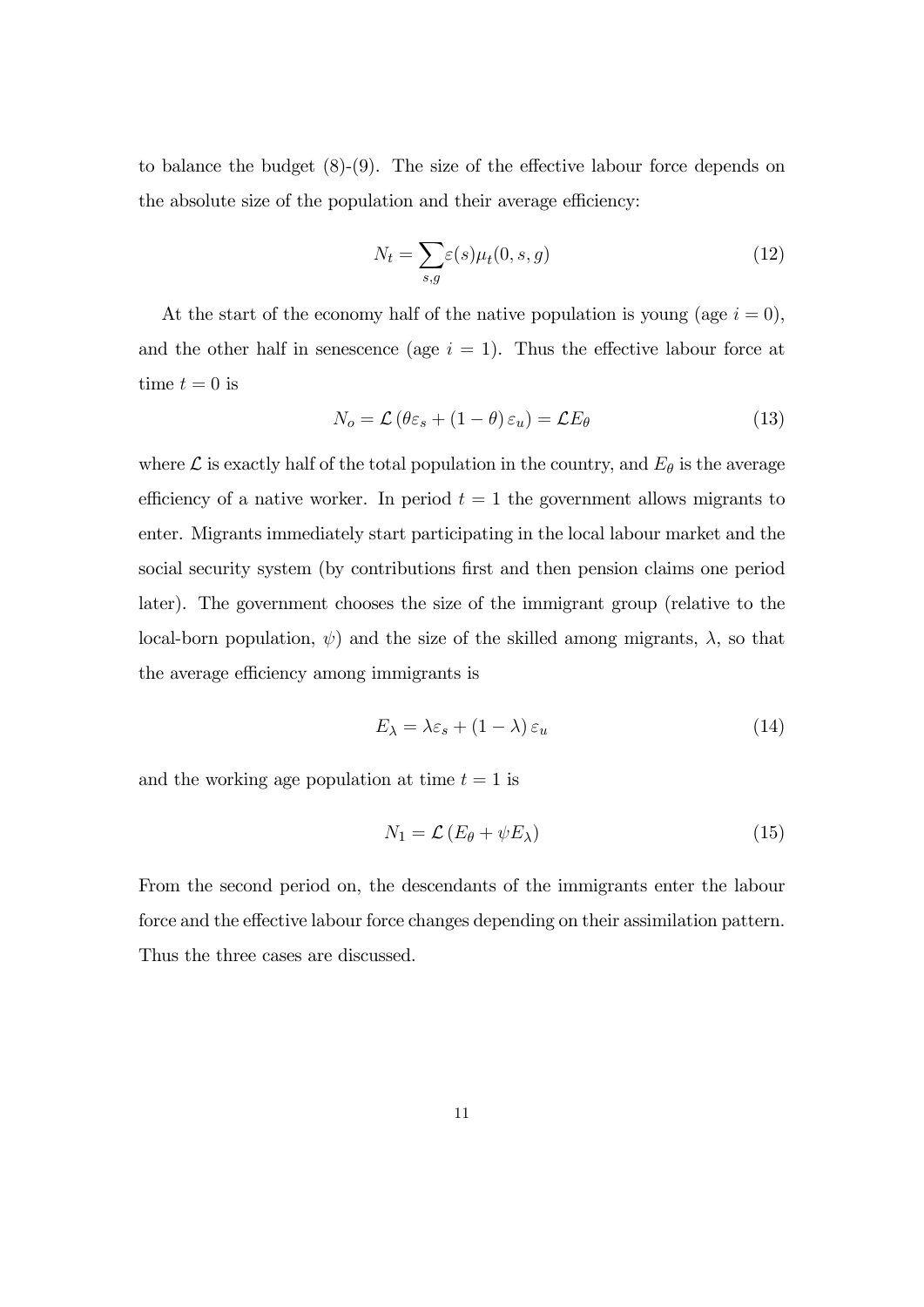#### 2.4.1 Full assimilation: Uninherited fertility and uninherited skills

In the case of full assimilation, the second period starts with the natives creating young natives equal to themselves in number and average efficiency, while the immigrants father, with their respective fertility rates  $\varphi_s = \varphi(s, 1)$ , second generation immigrants that have the skill distribution of the natives. Next, the government allows a new cohort of young immigrants to enter the country according to  $(3)$ , so that in the second period the efficient labour force is

$$
N_2 = \mathcal{L} \left( E_\theta + \psi E_\lambda \right) \left( 1 + \psi \Phi_\lambda \right) \tag{16}
$$

where  $\Phi_{\lambda}$  is the average fertility of the immigrants:

$$
\Phi_{\lambda} = \lambda \varphi_1 + (1 - \lambda) \varphi_o \tag{17}
$$

From the second period on the natives reproduce, the immigrant descendants behave identically to the natives, and the immigrants enter according to (3), so that the population at time  $t \geqslant 2$  is

$$
N_t^{fa} = \mathcal{L} \left( E_\theta + \psi E_\lambda \right) \left( 1 + \psi \Phi_\lambda \right)^{t-1} \tag{18}
$$

i.e. increasing proportionally with the weighted sum of the local and immigrant fertility rates.

#### 2.4.2 Partial assimilation: Inherited fertility and uninherited skills

In the case of partial assimilation, the labour force dynamics are identical to the previous case up to the second period and can be presented by (13)-(16). However, from the beginning of the third period (while the natives reproduce, the immigrants father according to their fertility,  $\Phi_{\lambda}$ , and the government allows young immigrants to enter according to policy rule (3)) the second generation immigrants, having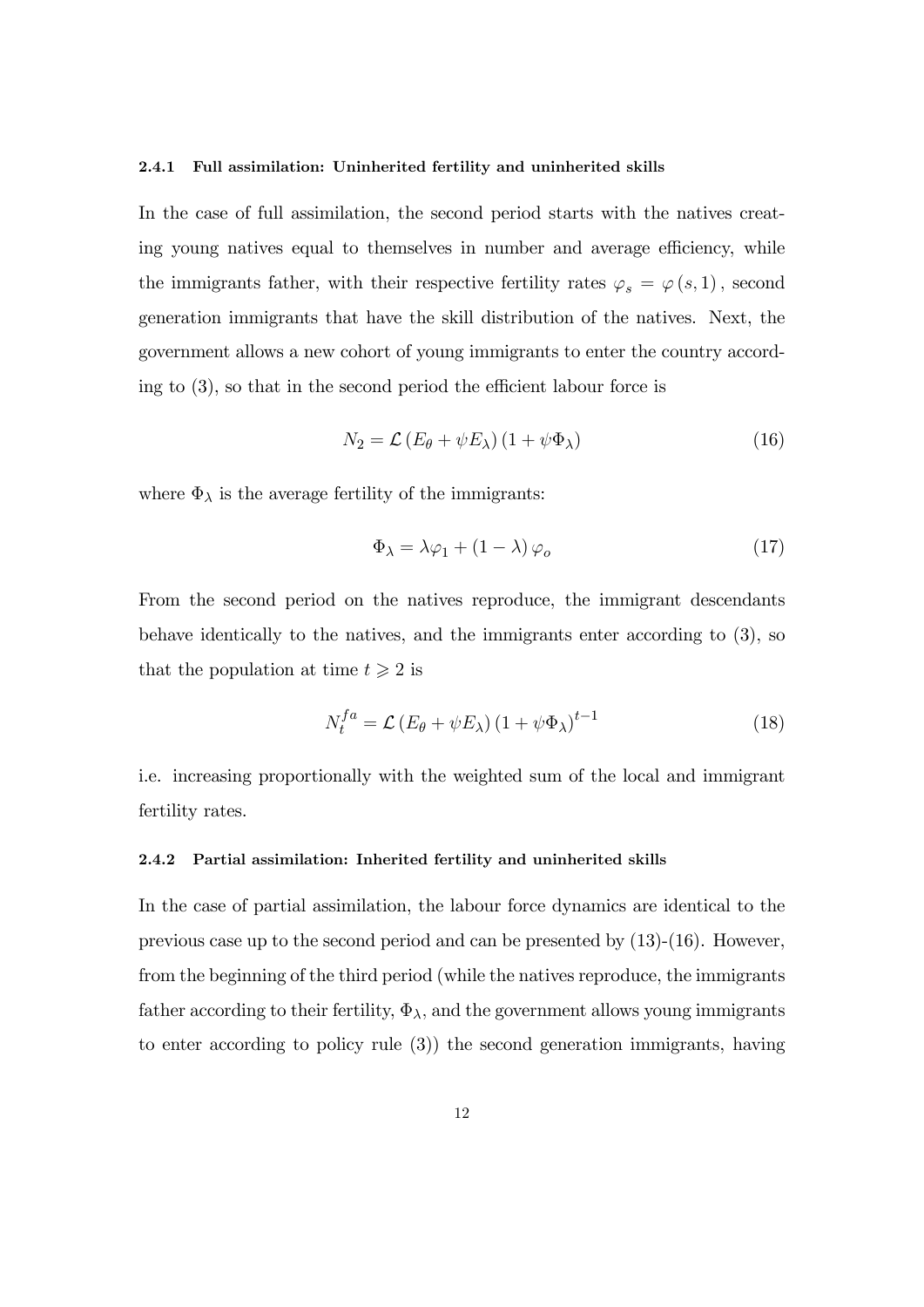inherited the fertility level of their ancestors, produce third-generation immigrants with the skill-dependent fertility rate  $\varphi_s$  (as the first-generation immigrants do).

The population at time  $t \geq 2$  is

$$
N_t^{pa} = \mathcal{L} \left( E_\theta + \psi E_\lambda \right) \left( \frac{\psi \Phi_\lambda}{\Phi_\theta + \psi \Phi_\lambda - 1} \left( \Phi_\theta + \psi \Phi_\lambda \right)^{t-1} + \frac{\Phi_\theta - 1}{\Phi_\theta + \psi \Phi_\lambda - 1} \right) \tag{19}
$$

where

$$
\Phi_{\theta} = \theta \varphi_1 + (1 - \theta) \varphi_o \tag{20}
$$

is the average fertility level of the immigrant descendants.

Hence, the immigrant generations differ in their average fertility both from the natives (unit fertility) and the immigrants (on average  $\Phi_{\lambda}$ ). Furthermore, when the share of the skilled among the immigrant population is higher than the natives, the average fertility rate of the descendants is higher than that of the immigrants. Similar to the previous case of full assimilation, the labour force growth over time is driven by the weighted sum of the fertility rates,  $\Phi_{\theta} + \psi \Phi_{\lambda}$ ; however, the labour force growth rate reaches that level only infinitely many periods later.

#### 2.4.3 No assimilation: Inherited fertility and inherited skills

In the extreme case of immigrant descendants being identical (in labour-market and reproductive qualities) to their ancestors, i.e. in the case of no assimilation, the size of the population is again the same as the previous two cases for the first two periods. However, while in the first period the labour force is again identical (and is given by  $(13)-(15)$ ), the immigrant descendants are different in their skill distribution: The efficient labour force in the second period in case of no assimilation is:

$$
N_2^{na} = \mathcal{L} \left( E_\theta + \psi E_\lambda \Phi_\lambda + \psi E_\lambda \left( 1 + \psi \Phi_\lambda \right) \right) \tag{21}
$$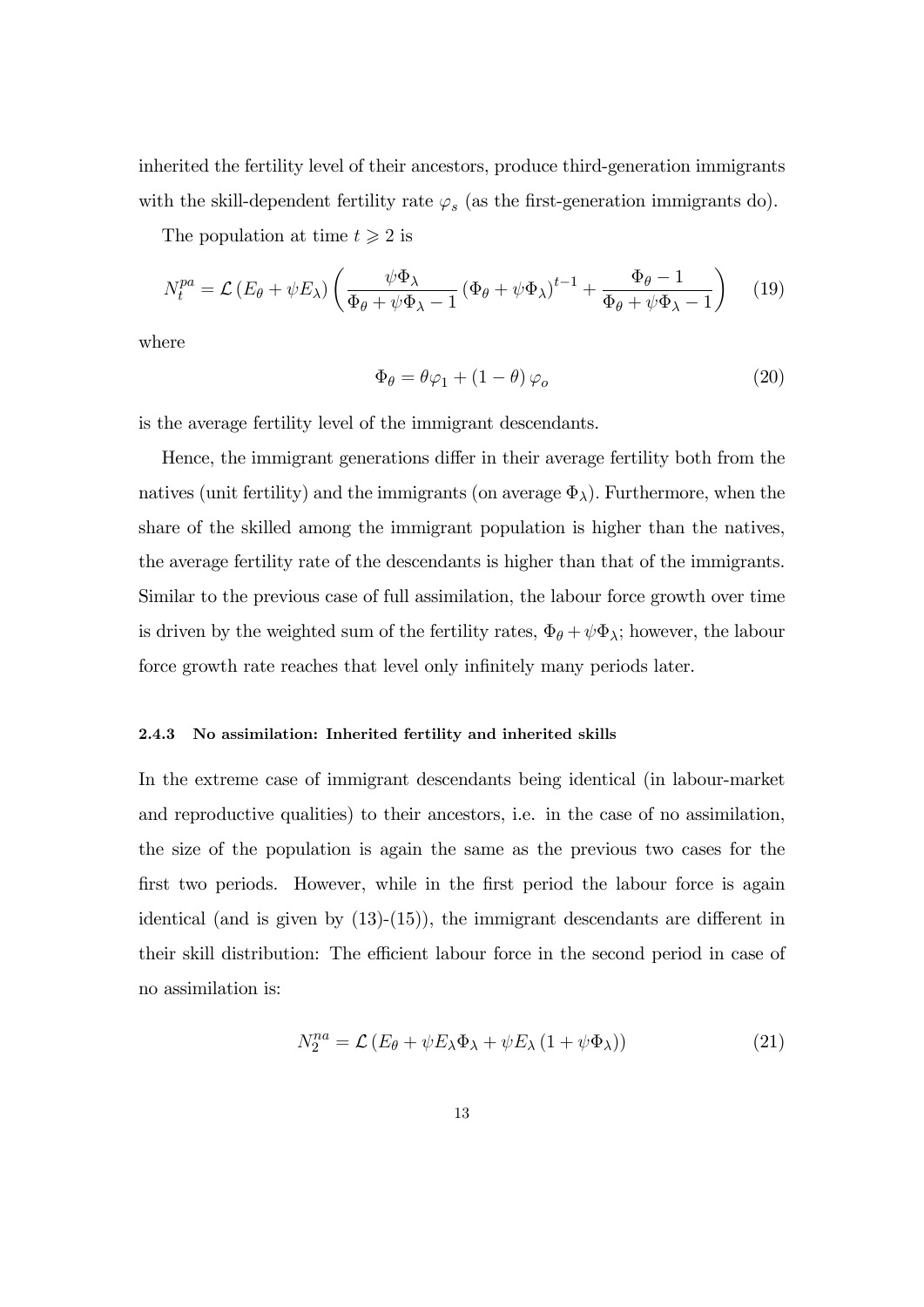which further changes both the population and the labour force size:

$$
N_t^{na} = \mathcal{L}\left(E_\theta + \psi E_\lambda \frac{\Phi_\lambda^t \left(1 + \psi\right)^t - 1}{\Phi_\lambda \left(1 + \psi\right) - 1}\right) \tag{22}
$$

for  $t \geq 1$ . Again the weighted sum of the immigrant dynasty average fertility,  $\Phi_{\lambda}(1 + \psi)$ , is the driving force for the labour force growth as well as is the limit value that the labour force (and population) growth rate approaches over time.

# 3 Welfare Analysis

Each case of the equilibria will be discussed separately: Single-tax equilibrium with full, partial or no assimilation, and multiple-tax equilibrium with full, partial or no assimilation.

#### 3.1 Single-tax equilibrium

The measure for welfare under the single-tax equilibrium is obtained from solving (8) and (9) for tax rate  $\bar{\tau}$  and substituting in (11):

$$
W_{STE} = (1+r) \left( 1 + \frac{N_o}{\sum_{t=1}^{\infty} \frac{N_t}{(1+r)^t}} \right)^{-1}
$$
 (23)

It is apparent that welfare depends on the relation of the effective population and the real interest rate. Holding the working assumption that immigration never covers the gap between the internal and external returns of participating in an unfunded social security system (i.e., the population growth rate is lower than the real interest rate), it is possible to analyse the welfare measure under different cases of assimilation.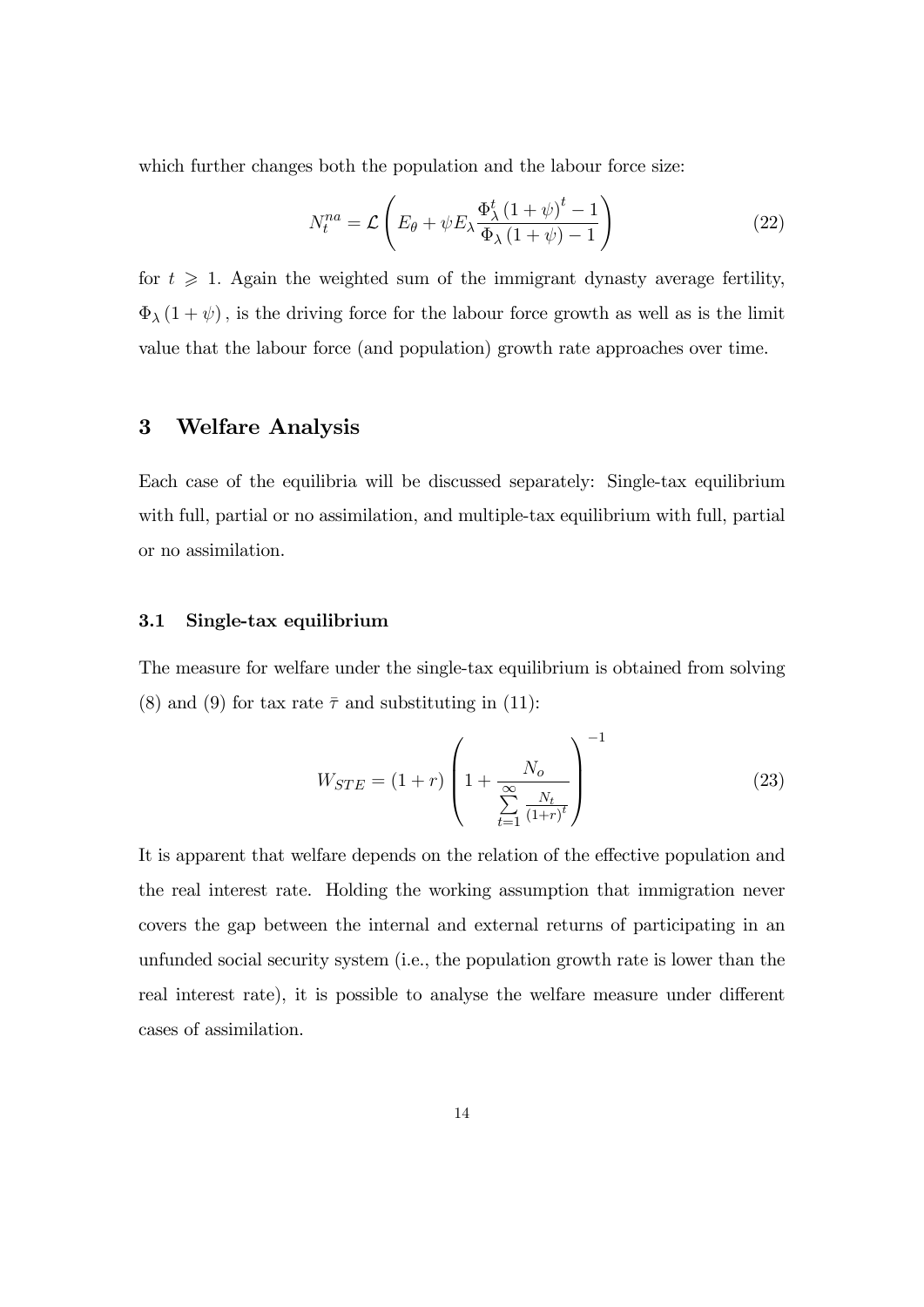Lemma 1 In the single-tax equilibrium the welfare measure in the case of full, partial and no assimilation, respectively, reads:

$$
W_{STE}^{FA} = \frac{E_{\theta} + E_{\lambda}\psi}{E_{\lambda}\psi + E_{\theta}(1+r) - \Phi_{\lambda}E_{\theta}\psi}(1+r)
$$
(24)

$$
W_{STE}^{PA} = \frac{E_{\theta} + E_{\lambda}\psi}{E_{\lambda}\psi + E_{\theta}\left(1+r\right) - \Phi_{\lambda}E_{\theta}\psi\frac{r}{\left(1+r-\Phi_{\theta}\right)}}\left(1+r\right) \tag{25}
$$

$$
W_{STE}^{NA} = \frac{E_{\lambda}\psi r}{E_{\lambda}\psi + E_{\theta}\left(1+r\right) - \Phi_{\lambda}E_{\theta}\left(1+\psi\right)} + 1 \tag{26}
$$

Proof. Follows directly from rearranging equations (13), (15), (16), (18), (19),  $(21)-(22)$ , and  $(23)$ .

Proposition 1 In the single-tax equilibrium, welfare increases with the size of immigration (independent of the share of skilled among immigrants).

**Proof.** The derivatives of  $(24)-(26)$  are positive under the working assumption that the population growth rate is lower than the real interest rate.  $\blacksquare$ 

Interpretation of Proposition 1 is based on the Breyer (1989) equivalence result. Thus, the single-tax equilibrium is equal to cancelling the existing pension system and turning the implicit pension debt (the due benefits) into an explicit public debt, and then distributing the debt equally over the future cohorts. Thus immigration (even unskilled) can be understood as an increase in the tax base (for financing a specific sum).

**Proposition 2** In the single-tax equilibrium welfare, in the case of full assimilation, decreases with an increase in the share of skilled among immigrants if

$$
\frac{\varepsilon_s - \varepsilon_u}{\varphi_u - \varphi_s} < \frac{E_\theta + \psi E_\lambda}{r - \psi \Phi_\lambda} \tag{27}
$$

**Proof.** The derivative of  $(24)$  is

$$
\frac{\partial W_{STE}^{FA}}{\partial \lambda} = P_{FA} \cdot \left( \frac{\partial E_{\lambda}}{\partial \lambda} r + \frac{\partial \Phi_{\lambda}}{\partial \lambda} E_{\theta} - \psi \left[ \frac{\partial E_{\lambda}}{\partial \lambda} \Phi_{\lambda} - \frac{\partial \Phi_{\lambda}}{\partial \lambda} E_{\lambda} \right] \right)
$$
(28)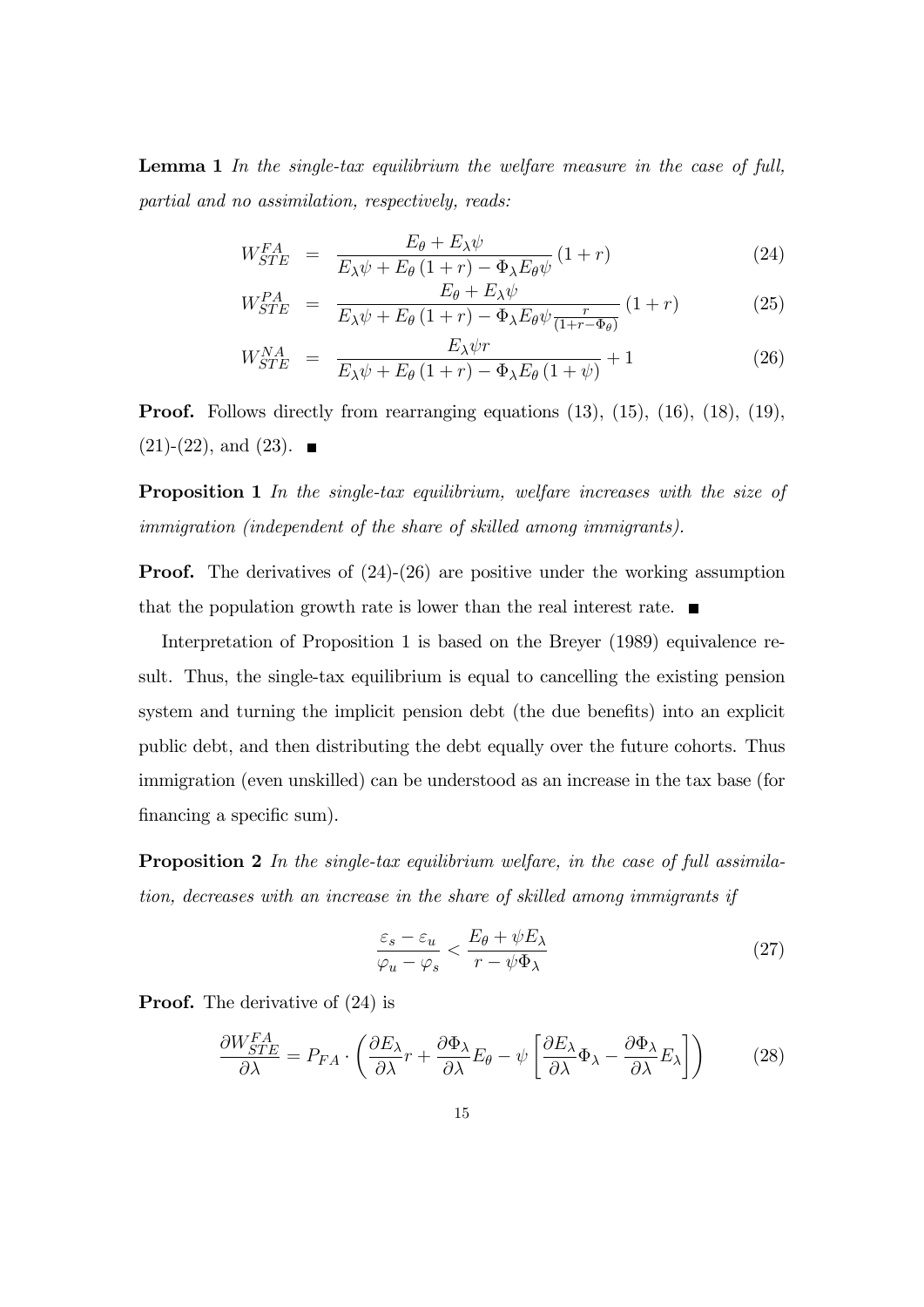where  $P_{FA}$  is a strictly positive function of model parameters,  $\frac{\partial E_{\lambda}}{\partial \lambda} = \varepsilon_s - \varepsilon_u > 0$ and  $\frac{\partial \Phi_{\lambda}}{\partial \lambda} = \varphi_s - \varphi_u < 0$ . Hence, (28) is negative if (27) holds.

The proposition claims that under rather permissive assumptions<sup>8</sup>, namely, that the difference in efficiency rate is not disproportionately large compared to the difference in fertility rates, unskilled immigration is preferred. The intuition behind condition (27) is that if the losses (size of the pension system losses  $(r - \psi \Phi_{\lambda})$ multiplied by the losses in efficiency  $(\varepsilon_s - \varepsilon_u)$  due to unskilled immigration are smaller than the gains (average efficiency  $(E_{\theta} + \psi E_{\lambda})$  multiplied by the gain in fertility  $(\varphi_u - \varphi_s)$  due to unskilled immigration, then unskilled immigration is preferred.

**Proposition 3** In the single-tax equilibrium welfare decreases with increase in the share of skilled among immigrants if

(a) in the case of partial assimilation

$$
\frac{\varepsilon_s - \varepsilon_u}{\varphi_u - \varphi_s} < \frac{E_\theta + \psi E_\lambda}{r - \psi \Phi_\lambda + 1 - \Phi_\theta} \tag{29}
$$

(b) in the case of no assimilation

$$
\frac{\varepsilon_s - \varepsilon_u}{\varphi_u - \varphi_s} < \frac{1 + \psi}{1 + r - \Phi_\lambda \left( 1 + \psi \right)}\tag{30}
$$

$$
\frac{0.46}{0.3} < \frac{1.2 + 0.03\lambda}{0.23 + 0.02\lambda}
$$

As  $\lambda \in (0,1)$ , the right-hand side of the above inequality falls into the interval  $(4.92, 5.22)$ . Hence the inequality holds for any  $\lambda$ .

<sup>&</sup>lt;sup>8</sup>Generally, the difference in efficiency and difference in fertility are rather similar, while  $(r - \psi \Phi_{\lambda})$  has a small positive value and  $E_{\theta} > 1$  by construction, so the inequality is virtually always satisfied.

For instance, Akin (2011) using German socio-economic panel data calibrated the fertility rates for the two immigrant skill groups,  $\varphi_s = 0.84$  and  $\varphi_u = 1.14$  (found in Akin, Table 6). Based on Akin, Table 4, assuming the unskilled as a numéraire, the efficiency levels can be computed,  $\varepsilon_s = 1.46$  and  $\varepsilon_u = 1$ . Similarly, the share of skilled among natives can be computed from Akin, Table 7,  $\theta = 0.31$ .

To calculate the size of immigration, the current German annual level of 0:1 per cent of the entire population can be used for a 30-year period. Thus  $\psi = (1 + 0.002)^{30} - 1 = 0.06$ . For obtaining the real interest rate, Eurostat data on annual government bond yields on ten-year maturities over five pre-crisis years (2003-2007) is used to calculate the average 3:848 per cent. As the model does not account for economic growth, the average growth rate of Germany over the same years, 2.978, is subtracted and the remaining 0.87 per cent is used as a base for compound interest calculation  $r = (1 + 0.0087)^{30} = 0.297$ . Thus, using these data the inequality (27) can be re-written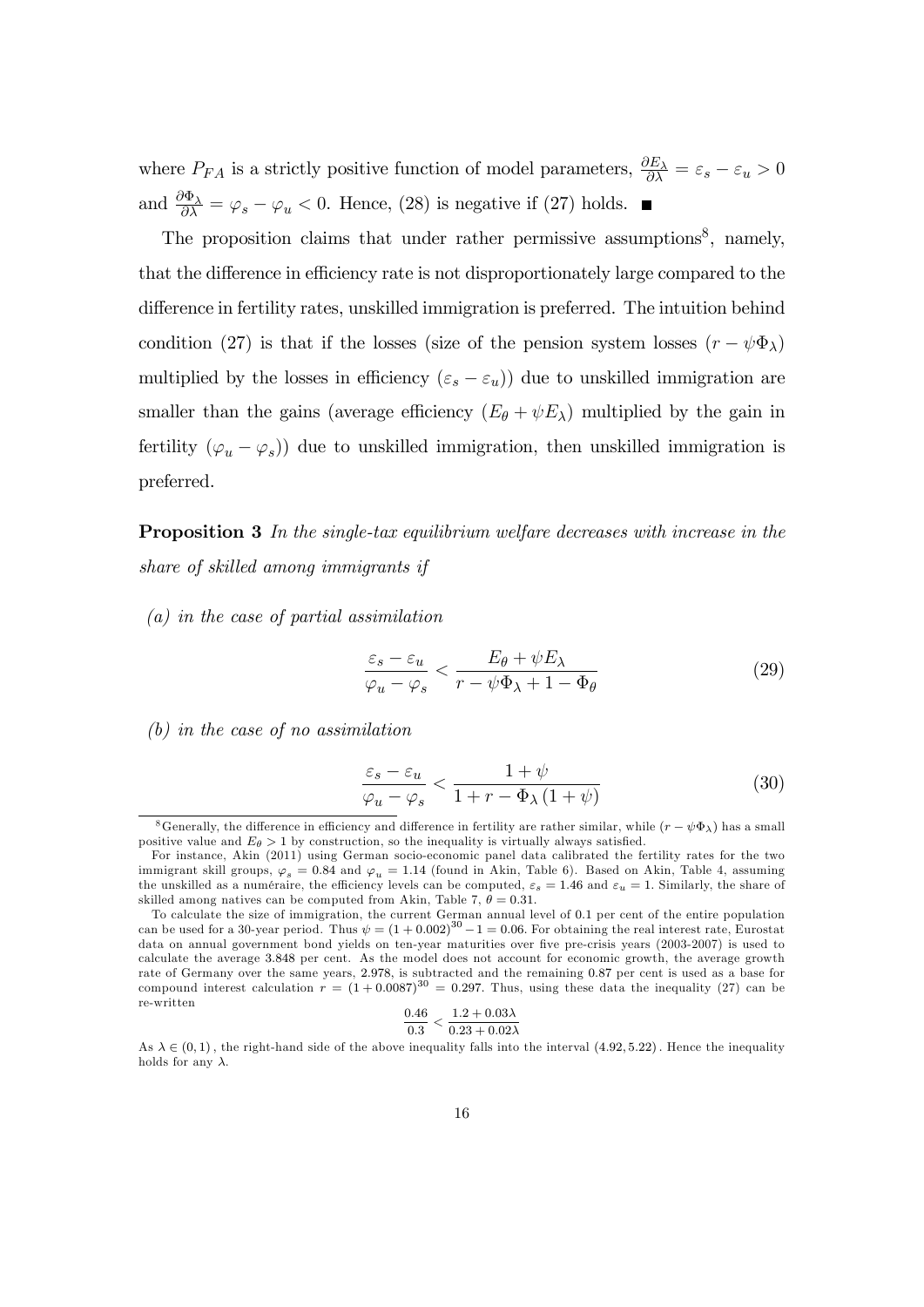Proof. The derivatives of (25) and (26):

$$
\frac{\partial W_{STE}^{PA}}{\partial \lambda} = P_{PA} \cdot \left[ \frac{\partial E_{\lambda}}{\partial \lambda} \left( 1 + r - (\Phi_{\theta} + \psi \Phi_{\lambda}) \right) + \frac{\partial \Phi_{\lambda}}{\partial \lambda} \left( E_{\theta} + \psi E_{\lambda} \right) \right] \tag{31}
$$

$$
\frac{\partial W_{STE}^{NA}}{\partial \lambda} = P_{NA} \cdot \left[ \frac{\partial E_{\lambda}}{\partial \lambda} (1 + r - \Phi_{\lambda} (1 + \psi)) + \frac{\partial \Phi_{\lambda}}{\partial \lambda} (1 + \psi) \right]
$$
(32)

(where  $P_{PA}$  and  $P_{NA}$  are positive) are negative if, respectively, (29) and (30) hold. Г

Again under rather permissive assumptions, unskilled immigration is preferred. The economic intuition is also similar to the previous case.

### 3.2 Multiple-tax equilibrium

In the multiple-tax equilibrium the welfare measure collapses to simple efficient population change, and the welfare dynamics are effectively the population dynamics:

$$
W_t = \frac{N_t}{N_{t-1}}\tag{33}
$$

Lemma 2 The young of the first period (irrespective of the assimilation scenario) have the welfare:

$$
W_1^{FA} = W_1^{PA} = W_1^{NA} = \frac{E_{\theta} + E_{\lambda}\psi}{E_{\theta}} = 1 + \frac{E_{\lambda}}{E_{\theta}}\psi
$$
 (34)

**Proof.** Follows directly from  $(13)$ ,  $(15)$ , and  $(33)$ .

**Proposition 4** In the multiple-tax equilibrium, the welfare of the first-period young (*i.e. the policy-setting cohort*) increases with the share of the skilled among immigrants.

**Proof.** The derivative of the right-hand side of  $(34)$  with respect to the share of skilled among immigrants,  $\lambda$ , is  $\frac{\psi}{E_{\theta}}(\varepsilon_s - \varepsilon_u) > 0$ .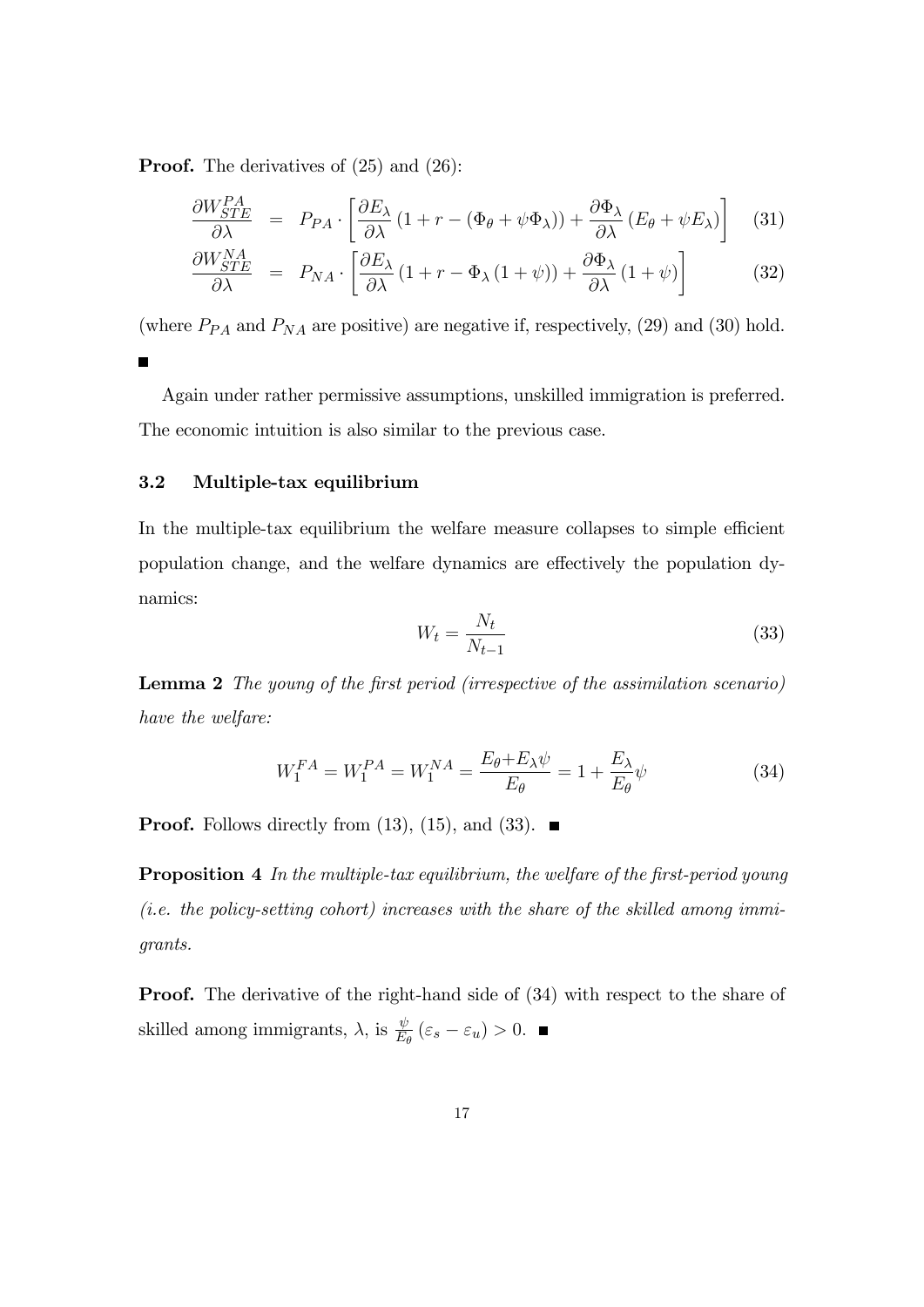Palpably, the voting equilibrium without dynastic altruism will result in a selective immigration policy where only skilled immigrants are allowed in: The welfare of the senescent group is unaltered while the young are strictly better off.

Lemma 3 If the immigrant descendants fully assimilate, the welfare at period  $t \geqslant 2$  is:

$$
W_{t \geqslant 2}^{FA} = 1 + \psi \Phi_{\lambda} \tag{35}
$$

**Proof.** Follows directly from (15), (18), and (33).  $\blacksquare$ 

**Proposition 5** If the immigrant descendants fully assimilate, the welfare of  $t \geq 2$ (i.e. everyone, but the policy-setting cohort) decreases with an increase in the share of the skilled among immigrants.

**Proof.** The derivative of (35) with respect to the share of skilled among immigrants  $\lambda$  is  $\psi(\varphi_s - \varphi_u) < 0$ .

Propositions 4 and 5 suggest that there is a strong conflict of interest between the first and subsequent cohorts of the population: While the first cohort strictly prefers skilled immigrants, all the other cohorts enjoy higher welfare if the policy does not favour the skilled. The lower the share of skilled among immigrants the higher the welfare of the later cohorts is. However, it is worth noting that, if the share of skilled among immigrants is very small, the initial cohort may have lower welfare than their descendants.

Proposition 6 In the case of full assimilation, if

$$
E_{\lambda} < E_{\theta} \Phi_{\lambda} \tag{36}
$$

then the welfare of the first (policy-setting) cohort is lower than the welfare of all the other cohorts.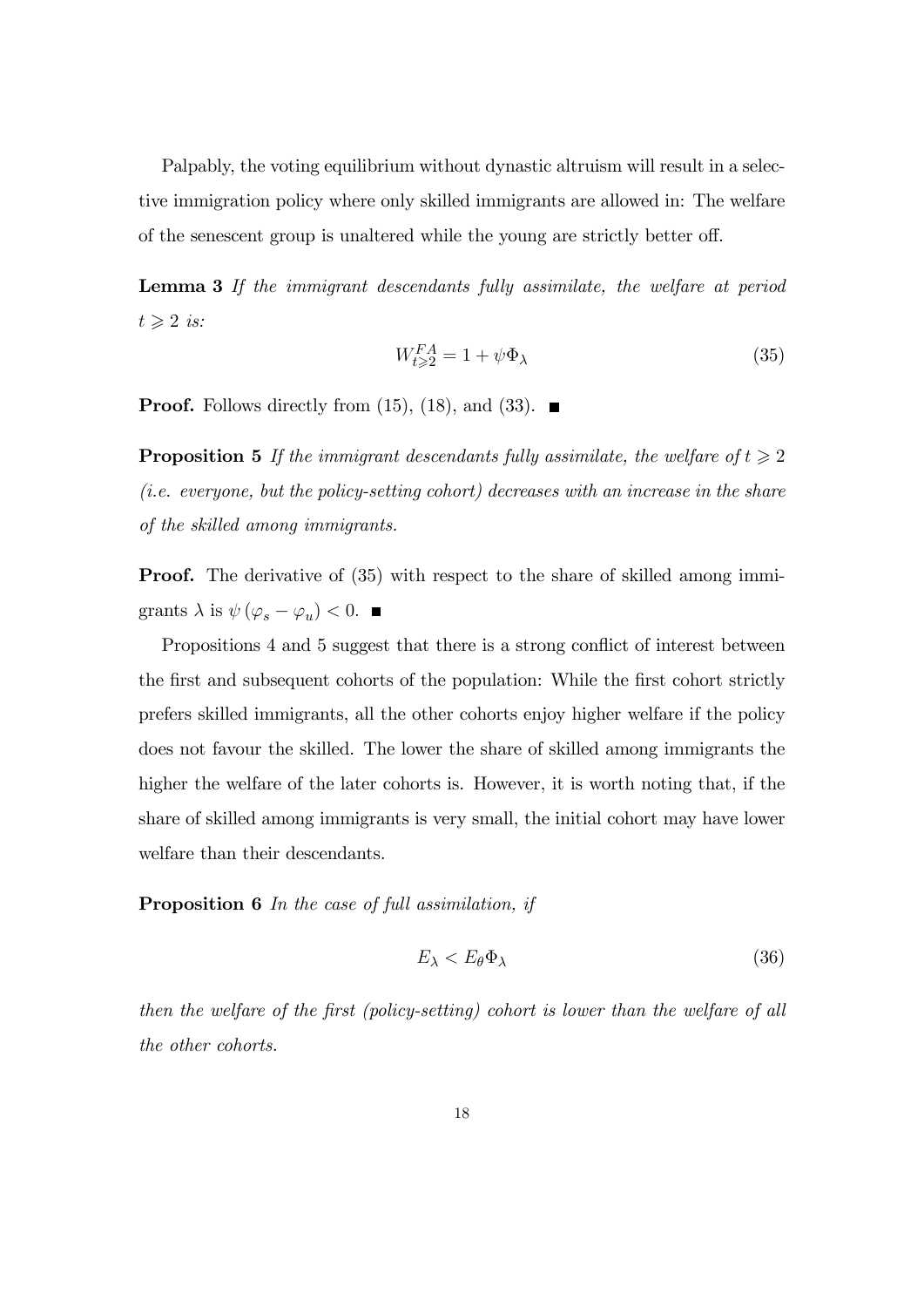**Proof.** Follows directly from (34) and (35).  $\blacksquare$ 

That is, if the efficient size of the immigrant population is less than the efficient size of the immigrant descendant population (average efficiency multiplied by size) then the first cohort is worse off compared to every other cohort. The reverse also holds, i.e. if the share of skilled among immigrants is high, then the first generation measure of welfare is higher than that of the other cohorts.<sup>9</sup>

Lemma 4 If the immigrant descendants partially assimilate, the welfare of the agents in the second period is

$$
W_2^{PA} = 1 + \psi \Phi_\lambda \tag{37}
$$

then grows over time according to

$$
W_{t>2}^{PA} = \frac{\Phi_{\theta} - 1 + \psi \Phi_{\lambda} (\Phi_{\theta} + \psi \Phi_{\lambda})^{t}}{\Phi_{\theta} - 1 + \psi \Phi_{\lambda} (\Phi_{\theta} + \psi \Phi_{\lambda})^{t-1}}
$$
(38)

and approaches level of

$$
W_{\infty}^{PA} = \Phi_{\theta} + \psi \Phi_{\lambda} \tag{39}
$$

in the limit.

**Proof.** (37) and (38) follow directly from (15), (19), and (33). The derivative of  $(38)$  with respect to time t:

$$
\frac{\partial}{\partial t} W_{t>2}^{PA} = \frac{\Phi_{\lambda}\psi\left(\Phi_{\theta}-1\right)\left(\Phi_{\lambda}\psi+\Phi_{\theta}-1\right)\left(\Phi_{\lambda}\psi+\Phi_{\theta}\right)^{t+1}}{\left(\left(\Phi_{\lambda}\psi+\Phi_{\theta}\right)\left(\Phi_{\theta}-1\right)+\Phi_{\lambda}\psi\left(\Phi_{\lambda}\psi+\Phi_{\theta}\right)^{t}\right)^{2}}\ln\left(\Phi_{\lambda}\psi+\Phi_{\theta}\right) \tag{40}
$$

$$
\lambda < \frac{E_{\theta} \varphi_u - \varepsilon_u}{E_{\theta} \left( \varphi_u - \varphi_s \right) + \varepsilon_s - \varepsilon_u}
$$

<sup>9</sup> The inequality (36) can be rewritten in simpler form to express in terms of the share of skilled among immigrants

Using the numbers from previous calculations (footnote 8),  $E_\theta = 1 + 0.31 \cdot 0.46 = 1.1426$ , the nominator becomes  $1.14 \cdot 1.1426 - 1 = 0.3025$ , the denominator is  $0.46 + 1.1426 \cdot 0.3 = 0.8028$ . Hence, when  $\lambda < 0.3025/0.8028 = 0.377$ the first (policy-setting) cohort has lower welfare than all the others. It is worth noting that the calculated value for share of skilled among immigrants that makes the first cohort better off,  $\lambda > 0.377$ , is well above the calculated share of skilled among natives  $\theta = 0.31$ .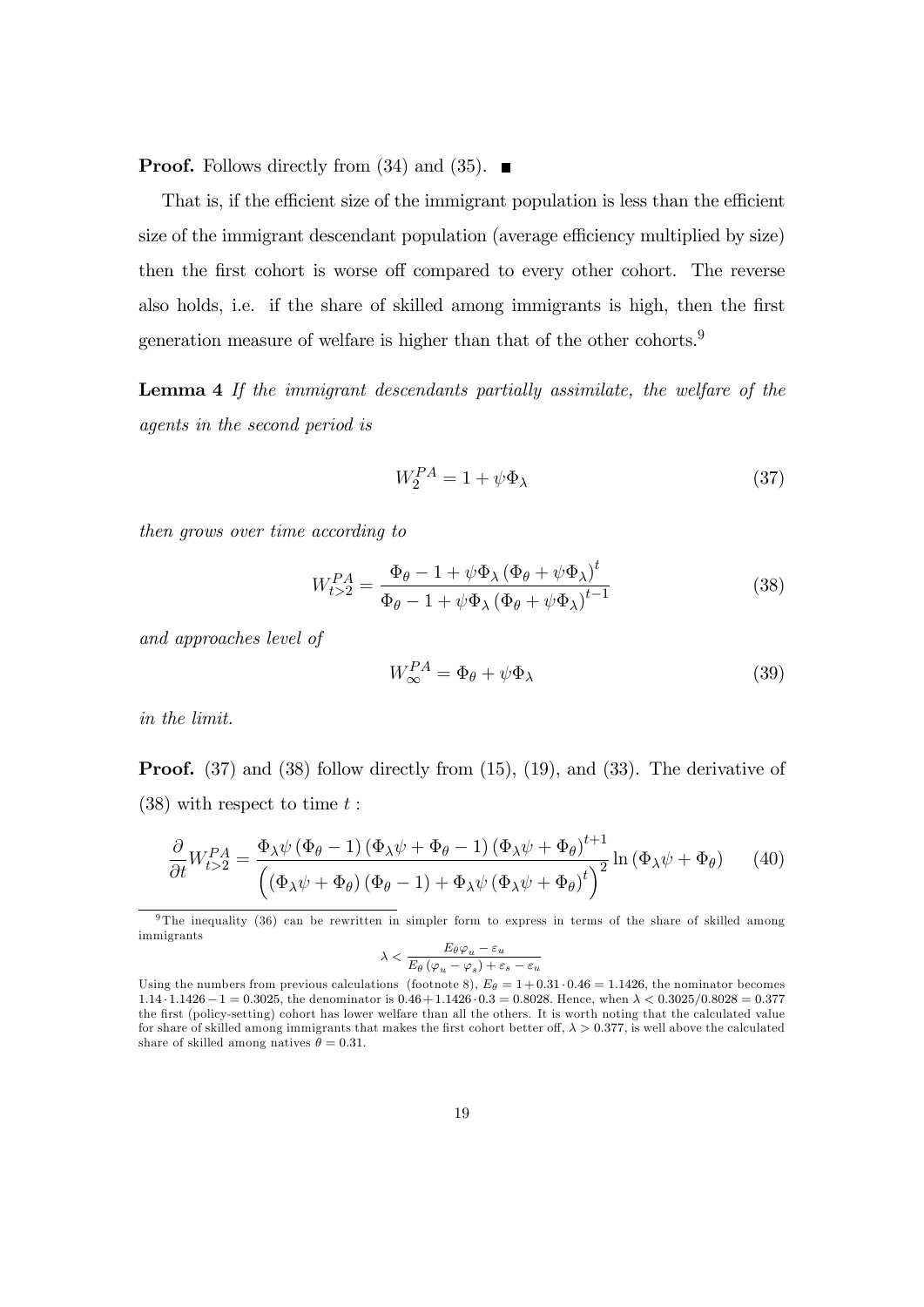is positive given that  $\Phi_{\theta} > 1$  by construction. Also, it is straightforward to note that

$$
\lim_{t \to \infty} \frac{\Phi_{\theta} - 1 + \psi \Phi_{\lambda} (\Phi_{\theta} + \psi \Phi_{\lambda})^{t}}{\Phi_{\theta} - 1 + \psi \Phi_{\lambda} (\Phi_{\theta} + \psi \Phi_{\lambda})^{t-1}} = \Phi_{\theta} + \psi \Phi_{\lambda}
$$
\n(41)

thus proving the last part of the lemma.  $\blacksquare$ 

Proposition 7 If the immigrants descendants partially assimilate, the welfare of  $t \geqslant 2$  (i.e. everyone, but the policy-setting cohort) decreases with an increase in the share of the skilled among immigrants.

**Proof.** The derivative of (38) with respect to the share of skilled among immigrants  $\lambda$  is  $P_t^{PA} \cdot (\varphi_s - \varphi_u) < 0$  where  $P_t^{PA} > 0$ .

As in the case of full assimilation, the results unequivocally indicate the reverse effect of skilled immigration on the welfare of the first (policy-setting) cohort and all the subsequent cohorts: While the first cohort is better off with skilled immigrants, future cohorts prefer the unskilled. However, as opposed to the case of full assimilation, in the case of partial assimilation there is a possibility that the first cohort will have higher welfare than the cohorts immediately following after, but in future there will be cohorts that will enjoy welfare higher than that of the first generation.

### Proposition 8 In the case of partial assimilation

 $(a)$  the first cohort has lower welfare compared to all the other cohorts, if

$$
E_{\lambda} < E_{\theta} \Phi_{\lambda} \tag{42}
$$

 $(b)$  the first cohort has higher welfare compared to all the other cohorts, if

$$
E_{\lambda} > E_{\theta} \left( \Phi_{\lambda} + \frac{\Phi_{\theta} - 1}{\psi} \right) \tag{43}
$$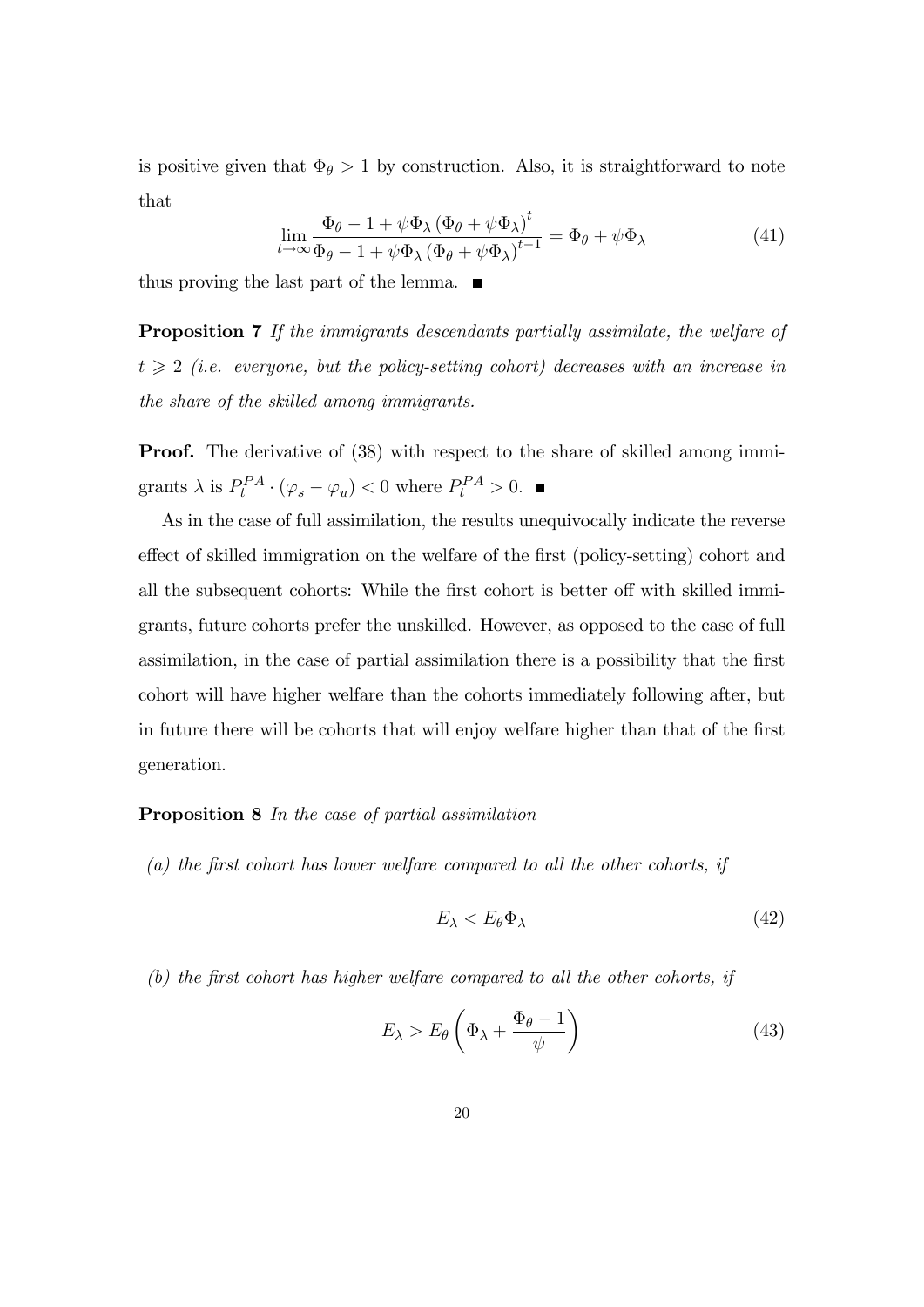$(c)$  the first cohort has higher welfare compared to some immediately following cohorts  $t \in (2,\bar{t})$ , but lower than the welfare of the cohorts  $t > \bar{t}$ , if

$$
E_{\theta} \Phi_{\lambda} < E_{\lambda} < E_{\theta} \left( \Phi_{\lambda} + \frac{\Phi_{\theta} - 1}{\psi} \right) \tag{44}
$$

**Proof.** Appropriate comparison of  $(34)$ ,  $(37)$  and  $(39)$  with slight reshuffling result in  $(42)-(44)$ .

Thus, the dynamics in the case of partial assimilation are richer, allowing different welfare ranking, but again a large share of skilled immigrants allows the first cohort to have the highest welfare (and the higher the share the higher the welfare is), while a small number of skilled among immigrants gives the Örst cohort the lowest welfare.

Lemma 5 If the immigrant descendants do not assimilate, the welfare of cohorts  $t \geqslant 2$  is

$$
W_{t\geqslant2}^{NA} = \frac{(\Phi_{\lambda} (1+\psi) - 1) E_{\theta} + (\Phi_{\lambda}^{t+1} (1+\psi)^{t+1} - 1) E_{\lambda} \psi}{(\Phi_{\lambda} (1+\psi) - 1) E_{\theta} + (\Phi_{\lambda}^{t} (1+\psi)^{t} - 1) E_{\lambda} \psi}
$$
(45)

that reaches the limit value of  $W_{\infty}^{NA} = \Phi_{\lambda} (1 + \psi)$ , while growing if

$$
\Phi_{\lambda} (1 + \psi) > 1 + \frac{E_{\lambda}}{E_{\theta}} \psi \tag{46}
$$

and decreasing otherwise.

**Proof.** From (22) and (33) directly follows (45). The limit value of (45) is also easily obtainable. The derivative of (45) with respect to time is

$$
\frac{\partial}{\partial t} W_{t \geqslant 2}^{NA} = \frac{F_{\lambda,\psi} E_{\lambda} \psi \left(F_{\lambda,\psi} + 1\right)^{t} \ln \left(F_{\lambda,\psi} + 1\right)}{\left(F_{\lambda,\psi} E_{\theta} + \left(\left(F_{\lambda,\psi} + 1\right)^{t} - 1\right) E_{\lambda} \psi\right)^{2}} \left(F_{\lambda,\psi} E_{\theta} - E_{\lambda} \psi\right) \tag{47}
$$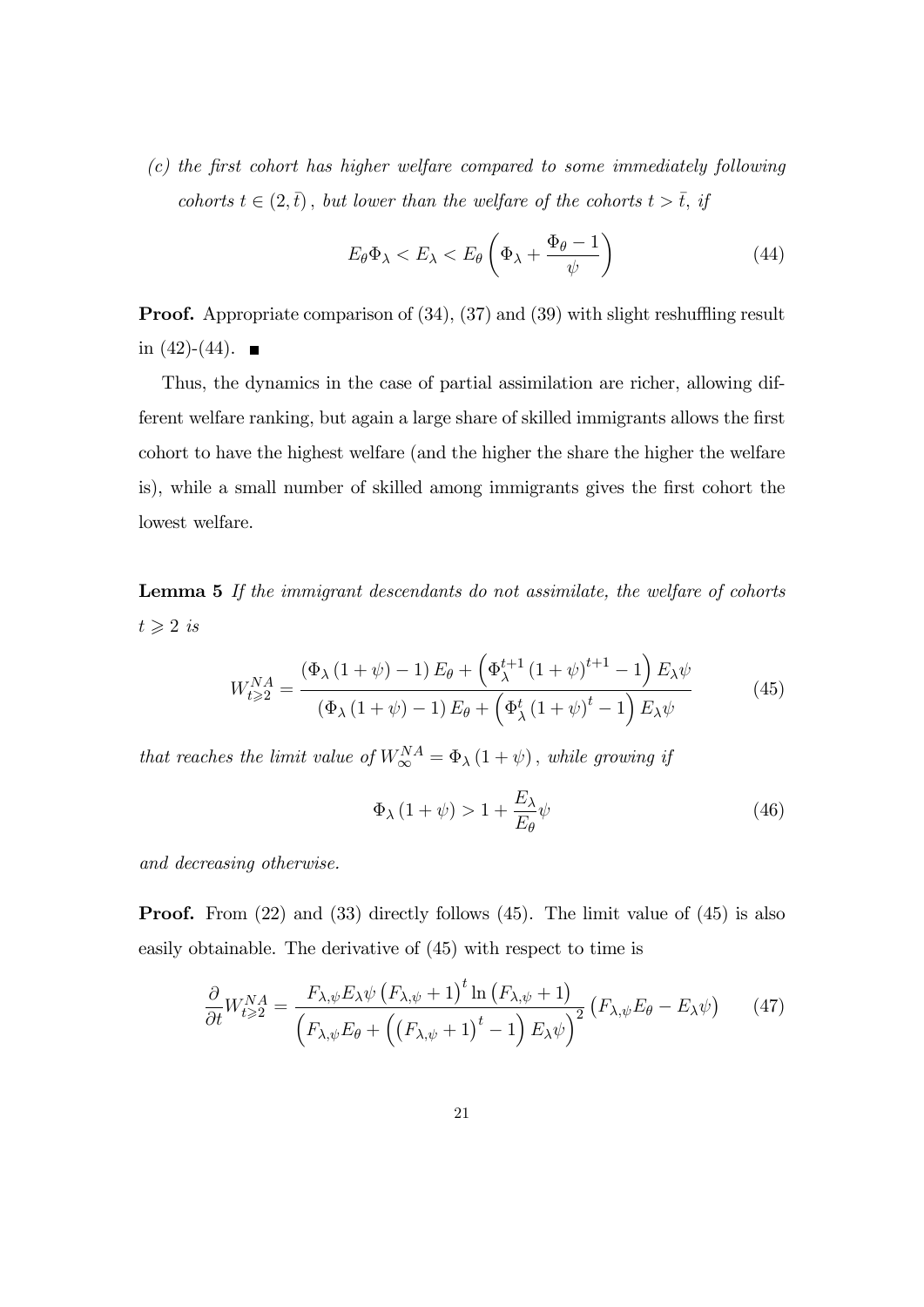where

$$
F_{\lambda,\psi} = \Phi_{\lambda} \left( 1 + \psi \right) - 1 \tag{48}
$$

Expression in (47) is positive if the second multiplier in the product is positive. The (46) presents the required condition.  $\blacksquare$ 

**Proposition 9** In the case of no assimilation, if condition  $(46)$  holds, i.e.

$$
\lambda < \frac{E_{\theta} \varphi_u - \varepsilon_u}{E_{\theta} \left( \varphi_u - \varphi_s \right) + \varepsilon_s - \varepsilon_u} \tag{49}
$$

then the first cohort (i.e. the policy-setting cohort) has the lowest welfare that sequentially increases for subsequent cohorts.

If condition  $(46)$ , or  $(49)$ , holds with the opposite sign, the first cohort has the highest welfare, while welfare sequentially decreases for the subsequent cohorts.

If the expressions on both sides of  $(46)$ , or  $(49)$ , are equal, then the welfare measure for all cohorts  $t \geq 1$  are the same.

Proof. The welfare of the socond cohort is

$$
W_2^{NA} = \frac{(\Phi_{\lambda} (1 + \psi) - 1) E_{\theta} + (\Phi_{\lambda}^3 (1 + \psi)^3 - 1) E_{\lambda} \psi}{(\Phi_{\lambda} (1 + \psi) - 1) E_{\theta} + (\Phi_{\lambda}^2 (1 + \psi)^2 - 1) E_{\lambda} \psi}
$$
  
= 
$$
1 + \frac{\Phi_{\lambda}^2 (1 + \psi)^2 E_{\lambda} \psi}{E_{\theta} + (\Phi_{\lambda} (1 + \psi) + 1) E_{\lambda} \psi}
$$
(50)

which is more than the welfare of the first cohort  $\left(W_2^{NA} > W_1^{NA}\right)$  if

$$
1 + \frac{\Phi_{\lambda}^{2} (1 + \psi)^{2} E_{\lambda} \psi}{E_{\theta} + (\Phi_{\lambda} (1 + \psi) + 1) E_{\lambda} \psi} > 1 + \frac{E_{\lambda}}{E_{\theta}} \psi
$$
\n(51)

The expression simplifies into  $(46)$ , or further into  $(49)$ . Under the same condition (46), according to Lemma 5, the welfare measure for all subsequent cohorts grows. This concludes the proof for the first part of the proposition. The other two cases are proved similarly.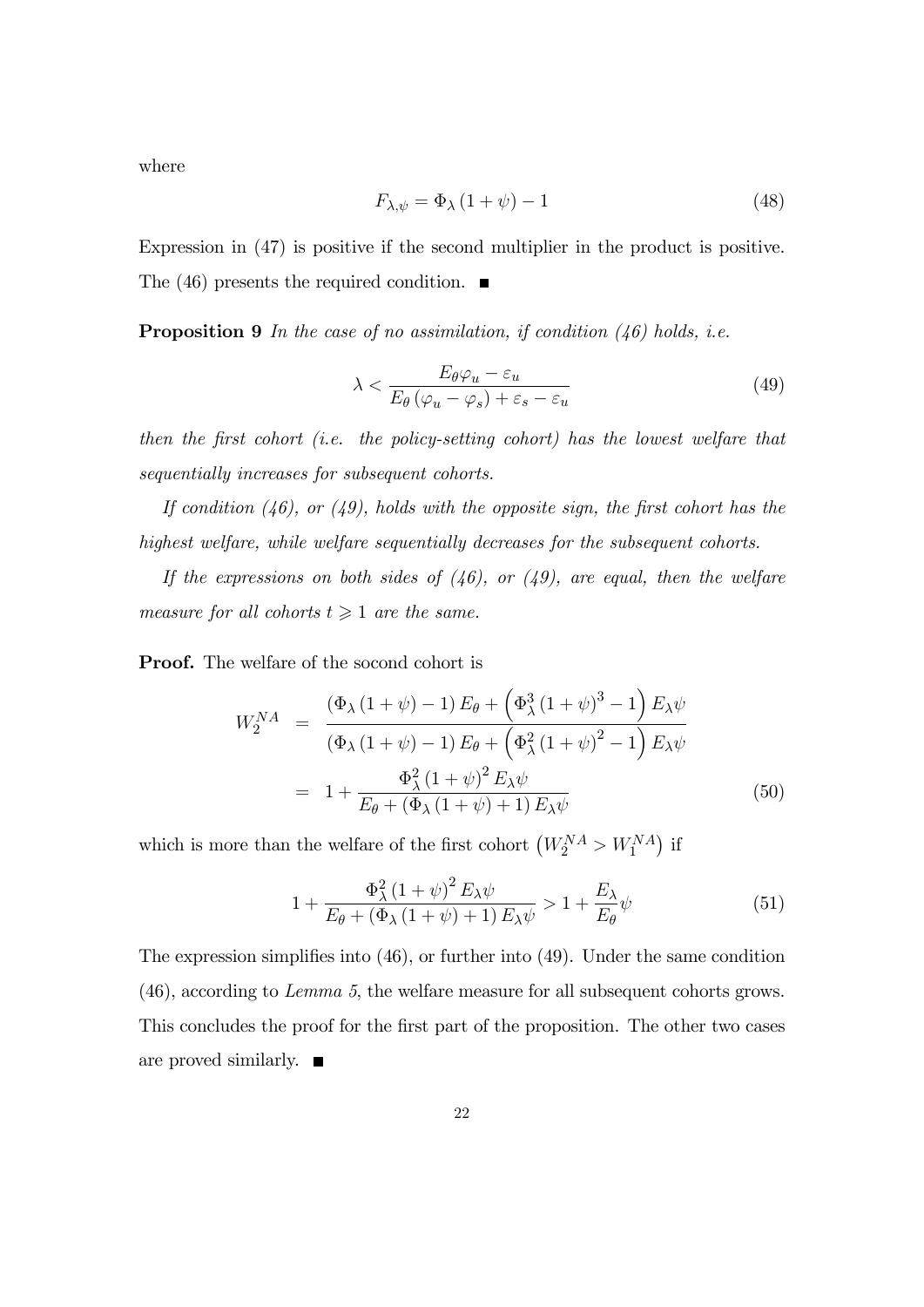Again it is clear that the first cohort benefits from a high-skilled-favouring immigration policy, and that later cohorts would prefer the share of skilled immigrants to be smaller initially. A highly-skilled immigrant group leaves the first (policy-setting) cohort with high welfare, while the welfare of all subsequent cohorts decreases rapidly.

Of note is that the model is dynamically inconsistent and any cohort will prefer to increase the share of skilled among immigrants in their own period, thus increasing its own and decreasing the subsequent cohorts' welfare.

## 4 Conclusion

International labour mobility is reaching new heights in recent years. Additionally, over the last decades the pattern of immigration has reversed: Many traditionally source economies are now recipients. Thus, a majority of these economies (European Union countries in particular) are currently redesigning their immigration policies. The destination countries seem inclined to to follow the established policies of more experienced host countries, such as the United Kingdom or Australia, where a so-called point system is employed. The point system is a mechanism of screening the skills of immigrants and allowing entry only to the skilled ( $vis-\hat{a}-vis$ the unskilled). An illustrative example is the Blue Card currently in design in the EU.

The current paper studies the effect of the skilled immigration on the welfare of the host country. A small open economy is considered with overlapping generations of heterogeneous agents. The agents differ in various characteristics, such as age, skill level, and the generation in the economy. The agents are also modelled to be different in their fertility levels. A minimalistic approach is taken for modelling purposes (to eschew possible theoretical uncertainties and biases).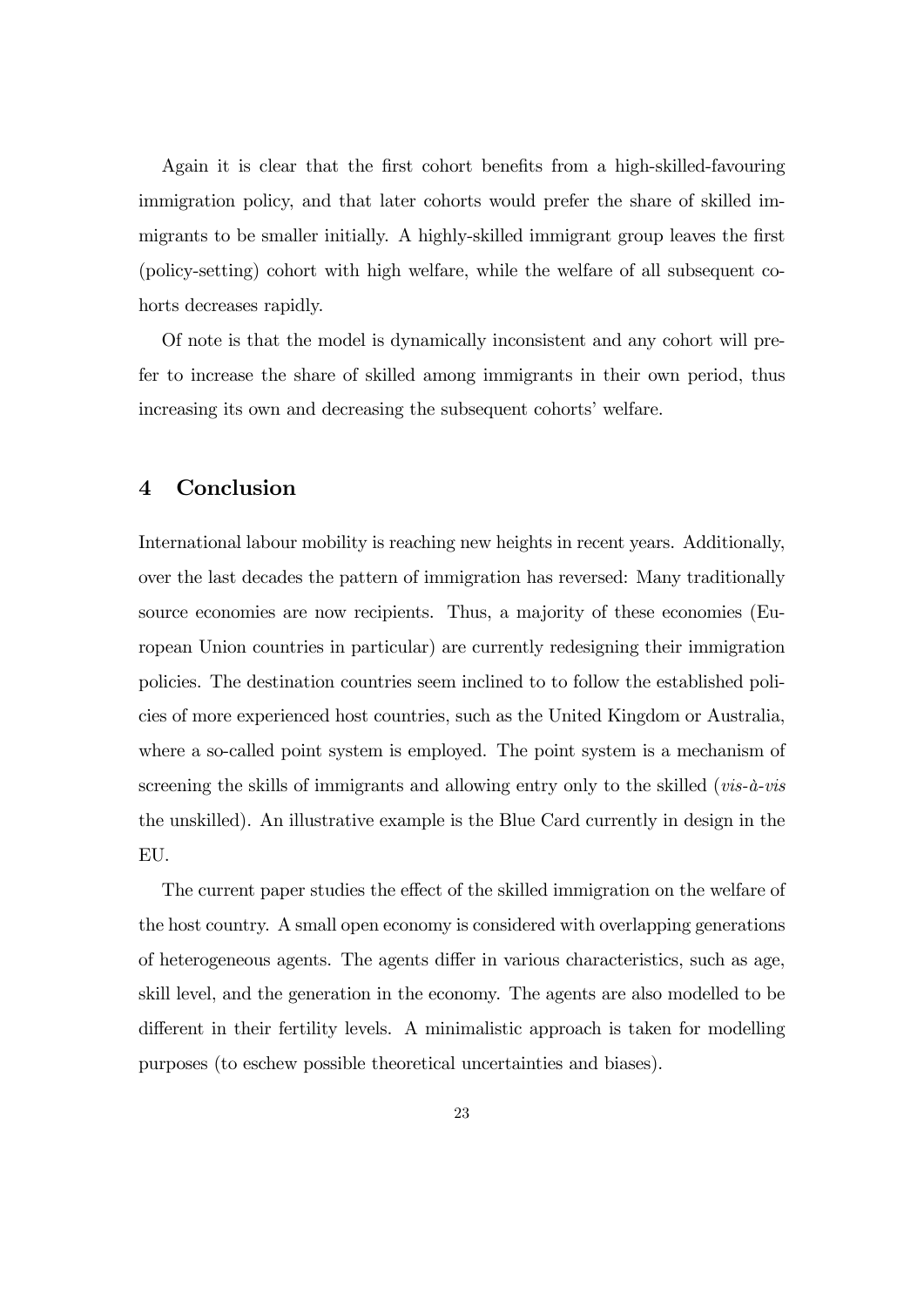Two types of equilibria are studied: a single-tax equilibrium, which illustrates the average effect of the policy over the entire future population as well as the case of privatising the unfunded social security system at the expense of public debt to be paid by current and future populations alike; and a multiple-tax equilibrium, in which each cohort of the population faces a different tax that balances the government budget and results in different welfare levels. For each equilibrium three different cases are discussed depending on the assimilation of the descendants of the immigrant population: Among the infinitely many possibilities of assimilation, two extremes are studied (full assimilation and no assimilation) and an illustrative intermediate case of partial assimilation, when over generations the immigrant descendants inherit the fertility level of their ancestors but adopt the skill level of the native population. All other cases are assumed to be between the extremes.

The results show that a skill-favouring immigration policy most often decreases welfare in the economy in the single-tax equilibrium. That is, the overall effect of the point-system immigration is negative for the host economy under the condition that the efficiency gain is not disproportionately large compared to the fertility losses when choosing skilled immigrants. It is shown that when the model is calibrated to fit an actual economy, the required condition is satisfied for any skill level.

Moreover, in the multiple-tax equilibrium it is apparent that the first cohort, *i.e.* the policy designers, benefit from a policy of skilled immigration, while all the others are worse off when compared to a immigration policy that allows more unskilled immigrants into the economy. Hence in a hypothetical political equilibrium, where only the (non-altruistic) Örst cohort votes, a skill-favouring immigration policy will be chosen.

The results thus suggest that the decision-making policy-setting initial gener-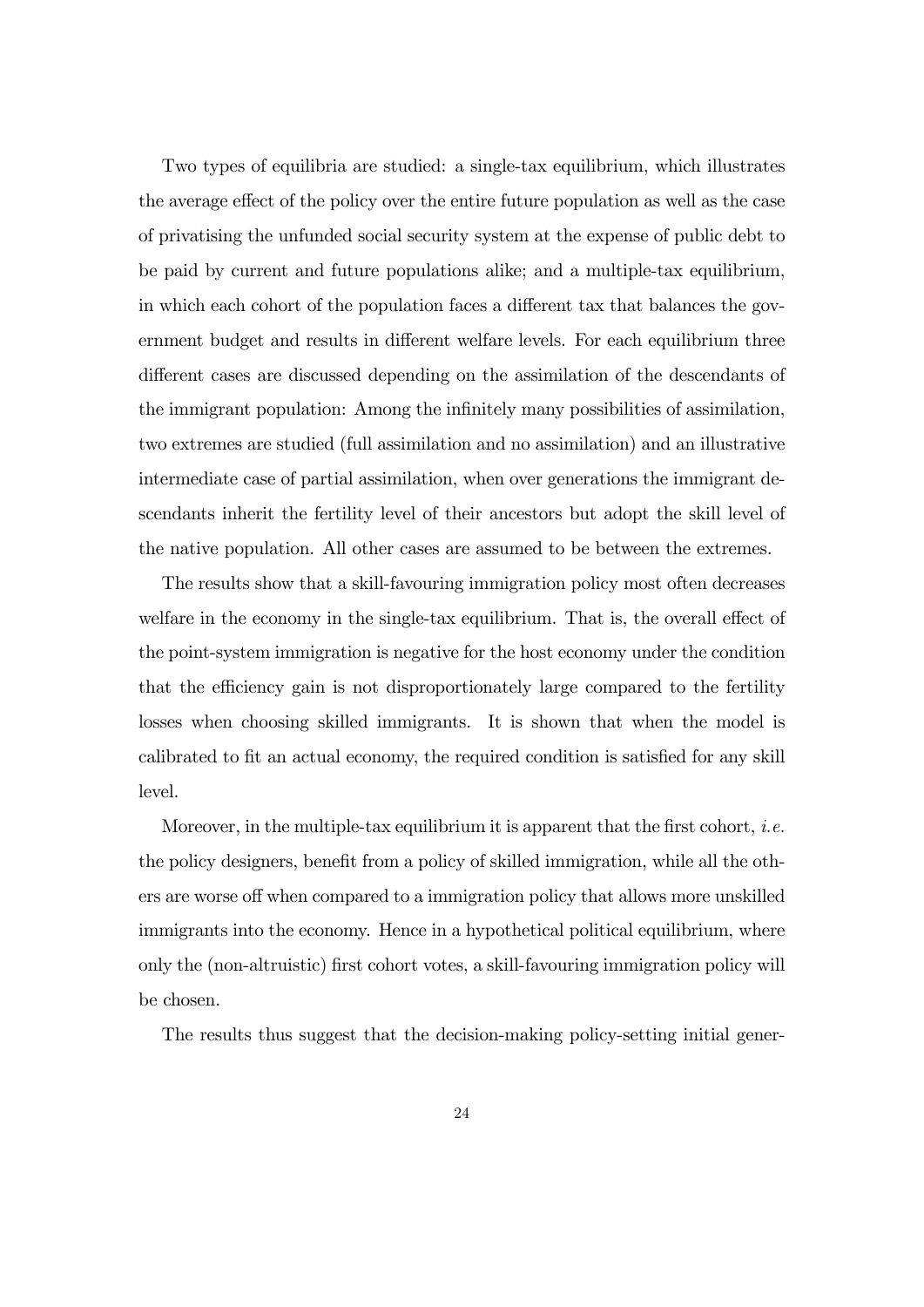ation has an incentive to choose an average-welfare-depriving policy of favouring the skilled. However, the model does not suggest any optimal policy to follow: Decreasing the share of skilled immigrants increases the welfare of the average agent, yet decreases the welfare of the decision makers up to the point that the policysetting first cohort may have the lowest welfare of all. Moreover, each subsequent cohort has an incentive to increase the share of skilled among immigrants in their own period (if policy alterations were allowed). Hence the conclusion is that, on the one hand, while point-system skill-favouring immigration policies are welfare decreasing for the overall economy, on the other hand, unskilled immigration is a dynamically inconsistent policy.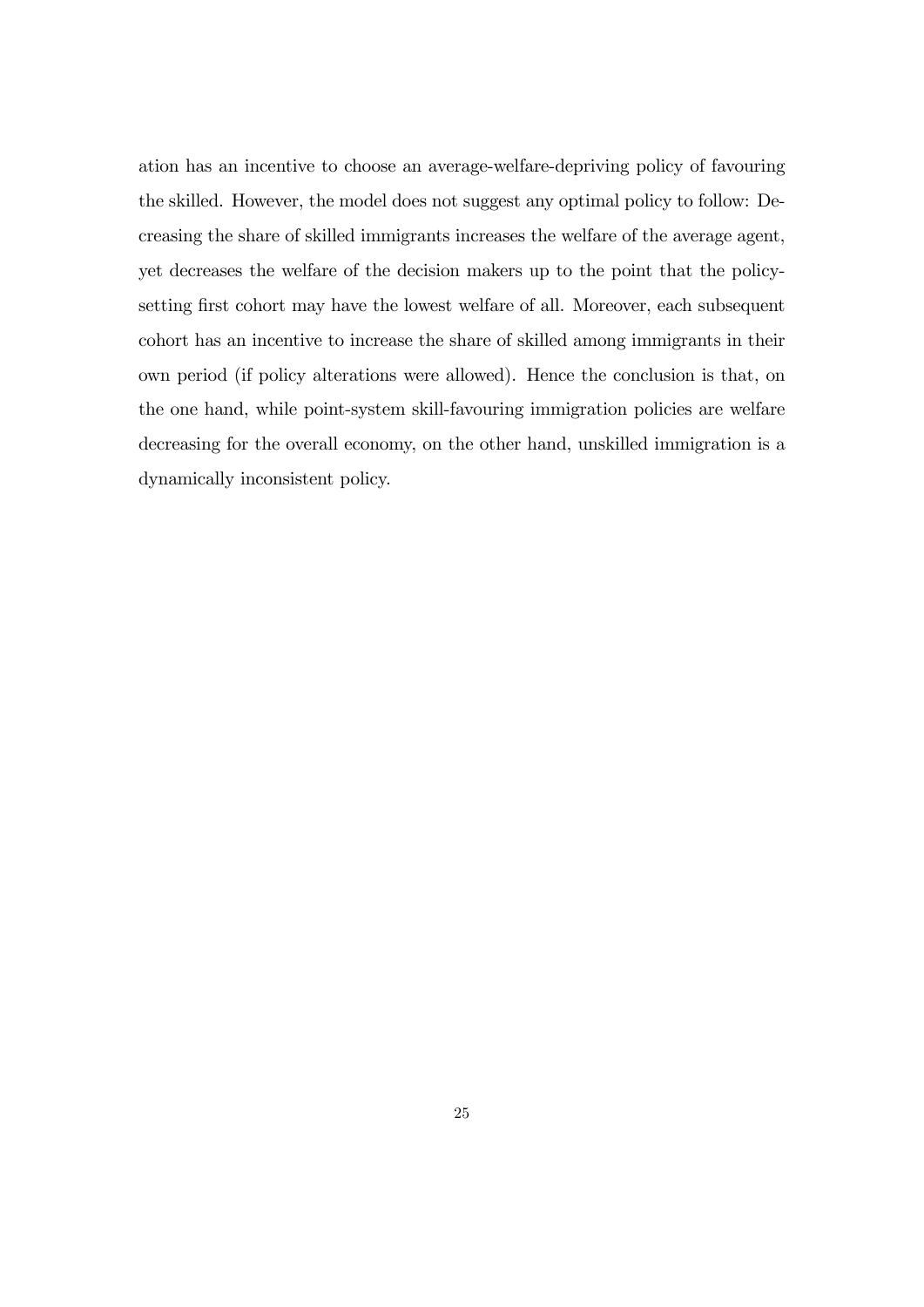# References

- Aaron, H. (1966). The social insurance paradox. The Canadian Journal of Economics and Political Science, 32, 371-374.
- Akin, S.N. (2011). Immigration, fiscal policy, and welfare in an aging population. B.E. Journal of Macroeconomics, R&R.
- Attanasio, O., Kitao, S., & Violante, G.L. (2007). Global demographic trends and social security reform. Journal of Monetary Economics, 54, 144-198.
- Borjas, G.J. (1999). The economic analysis of immigration. In O. Ashenfelter and D. Card (Eds.). Handbook of Labor Economics, Volume 3A, 1698-1760.
- Borjas, G.J. (1994). The economics of immigration. Journal of Economic Literature, 32, 1667-1717.
- Breyer, F. (1989). On the intergenerational Pareto efficiency of pay-as-you-go financed pension systems. Journal of Institutional and Theoretical Economics, 145, 643-658.
- Card, D. (2005). Is the new immigration really so bad? The Economic Journal, F300-F323.
- Card, D., & Rothstein, J. (2007). Racial segregation and the black-white test score gap. Journal of Public Economics, 91, 2158-2184.
- Cortes, P. (2008). The effect of low-skilled immigration on US prices: Evidence from CPI data. Journal of Political Economy, 116, 381-422.
- Chojnicki, X., Docquier, F., & Ragot, L. (2011). Should the US have locked heaven's door? Reassesing the benefits of postwar immigration. Journal of Population Economics, 24, 317-359.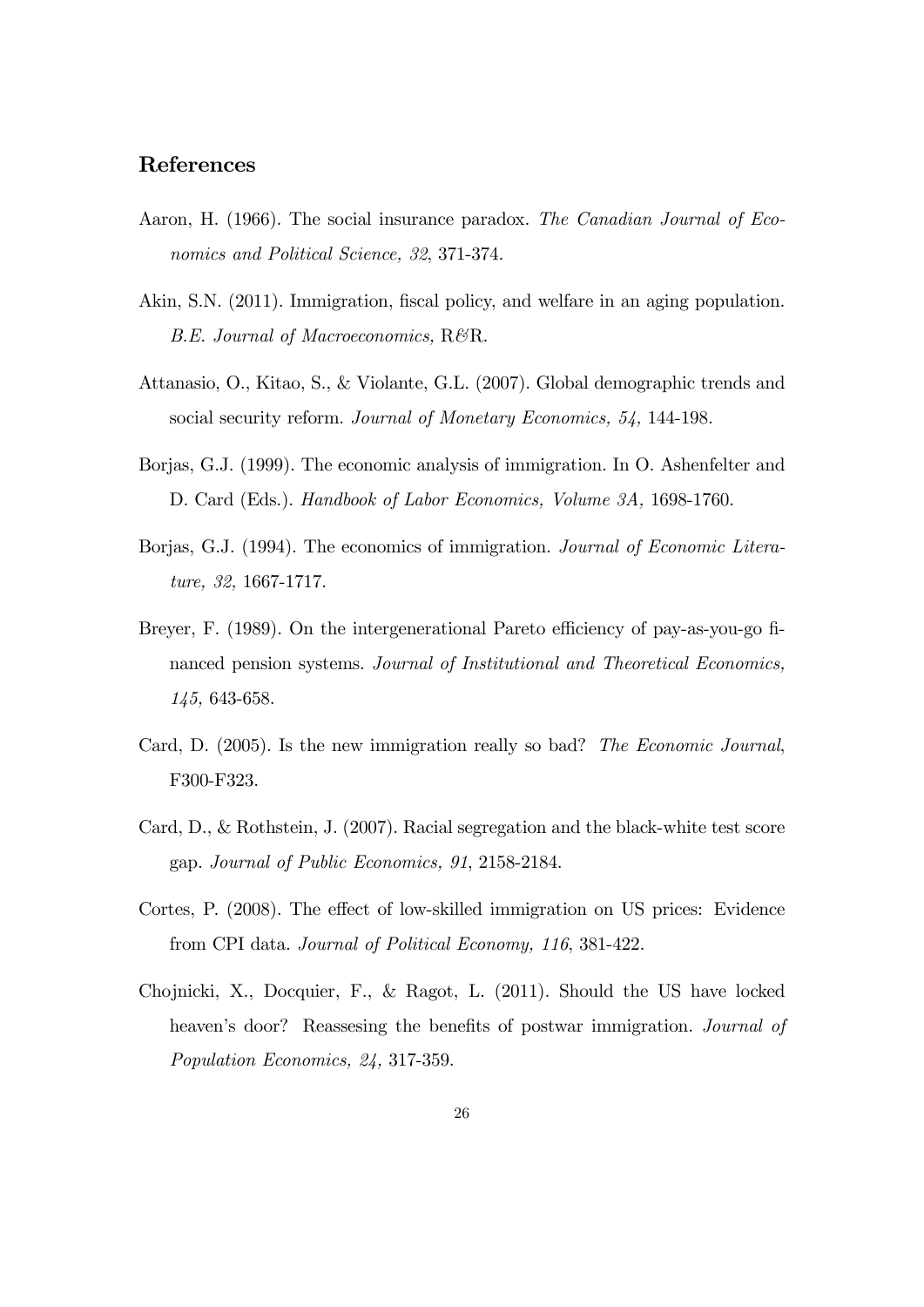- Djajic, S. (2011). Reforming the system of international migration. In M.N. Jovanovic (Ed.) International Handbook on the Economics of Integration, Volume III: Factor Mobility, Agriculture, Environment and Quantitative Studies. 169-183. Edward Elgar Publishing.
- Furtado, D., & Hock, H. (2010). Low skilled immigration and work-fertility tradeoffs among high skilled US natives. American Economic Review: Papers and Proceedings, 100, 224-228.
- Heath, A.F., Rothon, C., & Kilpi, E. (2008). The second generation in Western Europe: Education, unemployment, and occupational attainment. Annual Review of Sociology, 34, 211-235.
- Krieger, T. (2004). Fertility rates and skill distribution in Razin and Sadka's migration-pension model: A note. Journal of Population Economics, 17, 177- 182.
- Lacomba, J.A., & Lagos, F.  $(2010)$ . Immigration and pension benefits in the host country. Economica, 77, 283-295.
- Lee, R., & Miller, T.  $(2000)$ . Immigration, social security, and broader fiscal impacts. The American Economic Review, 90(2), 350-354.
- Milewski, N. (2010). Fertility of immigrants. Demographic Research Monographs. Berlin: Springer-Verlag.
- Nishiyama, S., & Smetters, K. (2007). Does social security privatization produce efficiency gains. The Quarterly Journal of Economics, 122, 1677-1719.
- Okkerse, L. (2008). How to measure labour market effects of immigration: A review. Journal of Economic Surveys, 22, 1-30.